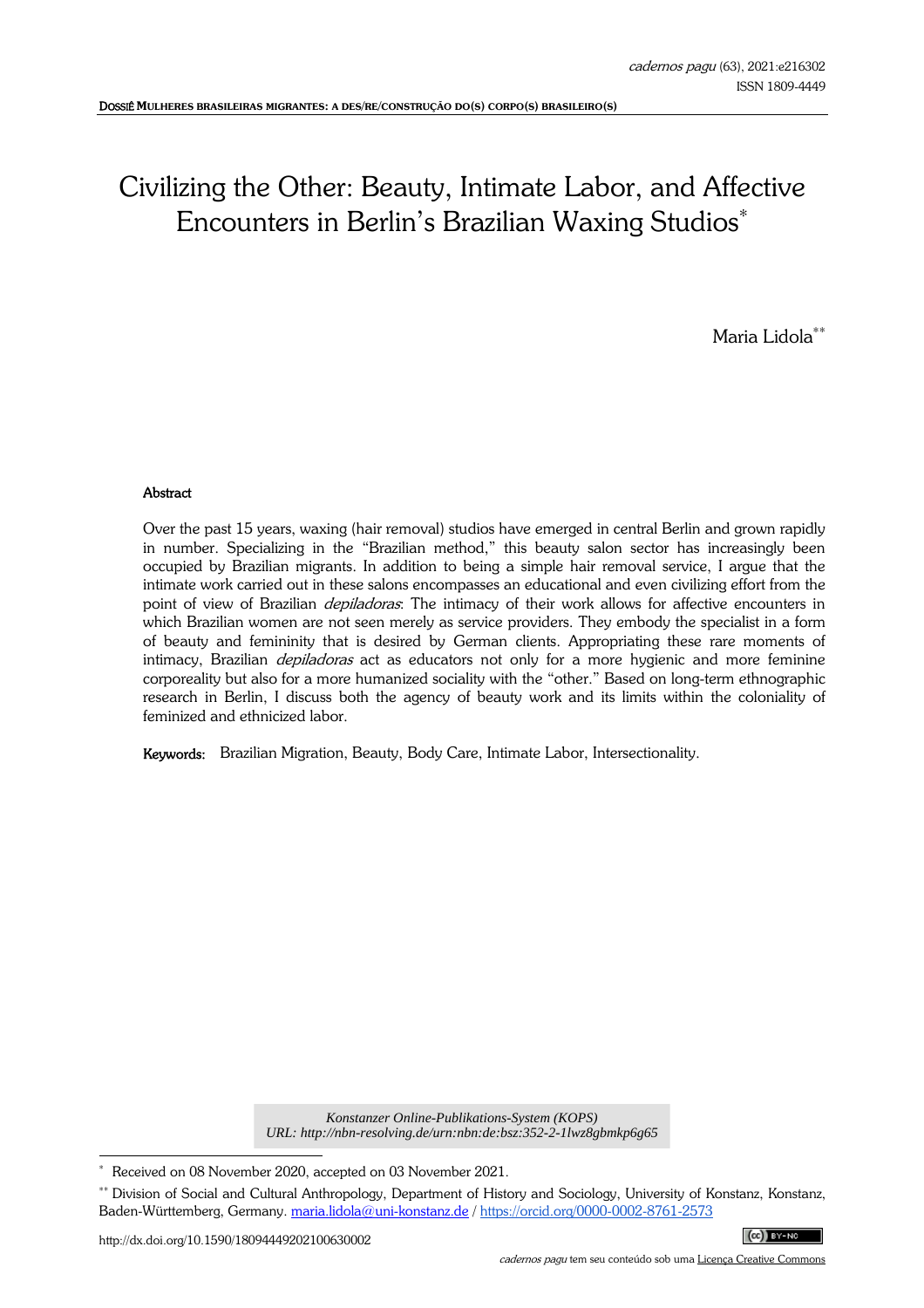## Civilizando as outras: Beleza, trabalho íntimo e encontros affectivos em *Brazilian Waxing Studios* em Berlim

#### **Resumo**

Nos últimos 15 anos, *waxing studios* (estúdios de depilação) surgiram no centro de Berlim e cresceram rapidamente em número. Especializados no "método brasileiro", esses salões de beleza constituem um setor de trabalho cada vez mais ocupado por migrantes brasileiras. Neste artigo, argumento que mais do que um serviço de remoção de pelos, o trabalho realizado nos salões possui dimensão educativa e civilizadora do ponto de vista das *depiladoras* brasileiras. A intimidade do trabalho possibilita encontros afetivos nos quais as brasileiras não são categorizadas como prestadores de serviço. Antes, passam a personificar a figura de especialista em um padrão de beleza desejado pelas clientes alemãs. Apropriando-se desses momentos de rara intimidade com as "outras", mulheres da sociedade dominante, as depiladoras atuam como educadoras não só para uma corporalidade considerada mais higiênica e mais feminina, senão também para uma sociabilidade humanizado com o "outro". Baseado em uma etnografia de longo prazo, discuto tanto os espaços de agência nesses relacionamentos temporários e frágeis dentro do ambiente de um trabalho altamente hierarquizado e estigmatizado quanto seus limites.

**Palavras-chave:** Migração brasileira, Beleza, Cuidado corporal, Trabalho intimo, Interseccionalidades.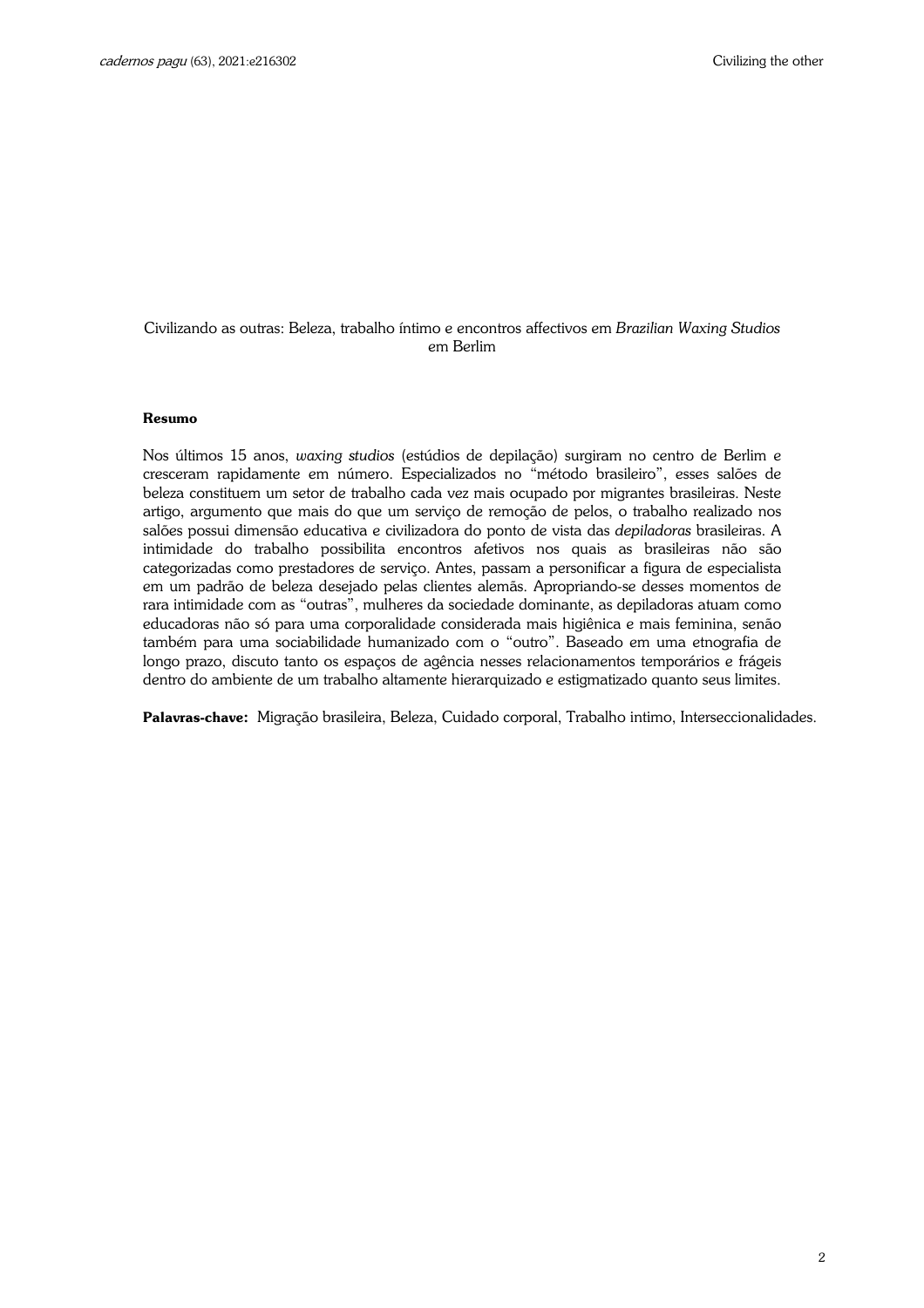#### Introduction

"Brazilian *depiladoras* are considered the silver bullet of waxing, using honey wax to create bare facts." This statement in the June 2009 issue of the German edition of the lifestyle magazine Cosmopolitan commented, like other magazines, on the booming business of this special depilation technique newly introduced in beauty salons throughout major German cities. In particular, "waxing studios," which concentrate solely on this type of cosmetic offer, shot up like mushrooms in Berlin's central districts from 2006 onwards and shaped this business branch in a special way: The majority of studios are not only run by Brazilian women, but the advertisement of their services is also carried out via cultural branding as "Brazilian." The reference to (stereotypical images of) Brazil can be found in studio names (Bella Brasil, Amazon Waxing, Rio Waxing, Copacabana Brazilian Waxing Studio, Brasil Wax Studio, etc.); in the name of the service itself ("Brazilian waxing," which in Germany refers to the depilation technique, not to intimate hair removal as in the United States); the names of the service providers (using the Portuguese word *depiladora*); or the design of the façades, interiors, studio homepages, and advertising flyers (showing elements of beach and holiday motifs as well as images of tropical plants and birds, the Sugar Loaf Mountain, Christo Redentor, and so on). They may also show naked, hairless body parts (legs, abdomen) of seemingly white women. Conspicuously visible to every passerby, the depilation of a variety of different parts of the body is offered here, from the armpits to the genital area.

In the same year, a study report on intimate body modifications was published (Borkenhagen; Brähler, 2010) and widely discussed by the national press. Hannes Caspar-Petzold—a journalist working for Germany's largest leftist newspaper, *taz*—commented on this in the online edition published on July 14, 2009, with the weasel words "Germany at the very bottom," pointing especially to the 80% of women between the ages of 18 and 30 who affirmed that they depilated. The reasons for depilation given included their "own ideal of beauty" and that "role models also depilate," but Caspar-Petzold also blamed the porn industry and sexualization in everyday life for this development. In the readers' comments that followed, there was great indignation in response to the journalist's one-sided interpretation. Readers criticized the politicization of individual preferences in private life and emphasized their freedom to modify their bodies. The reader forums of other major newspapers and magazines, which had also reviewed the study, were similarly controversial. By summer 2009 at the latest, body hair removal—especially in the pubic area—had become not only a routine practice, especially among young people, but also a matter of polarization.

What has taken center stage in heated debates about beauty norms and "pornization" (Cokal, 2007), on the one hand, and personal freedom of corporal practices, on the other, was in turn widely welcomed as an overdue change in German personal hygiene and corporeality by Brazilians working in the waxing business. Furthermore, the rapid rise of waxing studios was proudly described by the Brazilian community in Germany as the entrepreneurial success and social recognition of Brazilian migrant women. Waxing studios had become places of intimate labor and affective encounters which transcended a mere modulating work on other women's bodies (who were mostly affluent, and of German national origin). As I will show in this paper, these studios also turned into places of care, where Brazilian *depiladoras* considered their work a humanizing and even civilizing mission not only with regard to other women's bodies but also in terms of sociality.

This statement is at first glance highly problematic and contradicts established feminist views on beauty, corporeality, and women's (caring) labor. For decades, feminist voices have warned that the beauty myth and related bodily practices are effective instruments for transforming the female body into a gendered, disciplined body, which is considered an integral part of women's oppression (Wolf, 1991). In particular, the norm of a hairless body turns symbolically into a guarantor of gender difference and inequality (Basow, 1991; Basow; Braman, 1998; Peixoto Labre, 2002; Toerien; Willkinson, 2003; Tiggemann; Lewis, 2004). Furthermore, turning from the site of body images and disciplining practices to the site of labor, waxing studios have joined the list of feminized work areas in the urban service industry. Parallel to other caring labor segments, the beauty service sector has become more and more ethnicized but also culturally branded in recent decades (other examples include "Thai massage studios" and "Asian nail salons"; see Sunanta, 2020; Kang, 2010). Like other forms of intimate labor, their service work targets clients who belong to the majority society,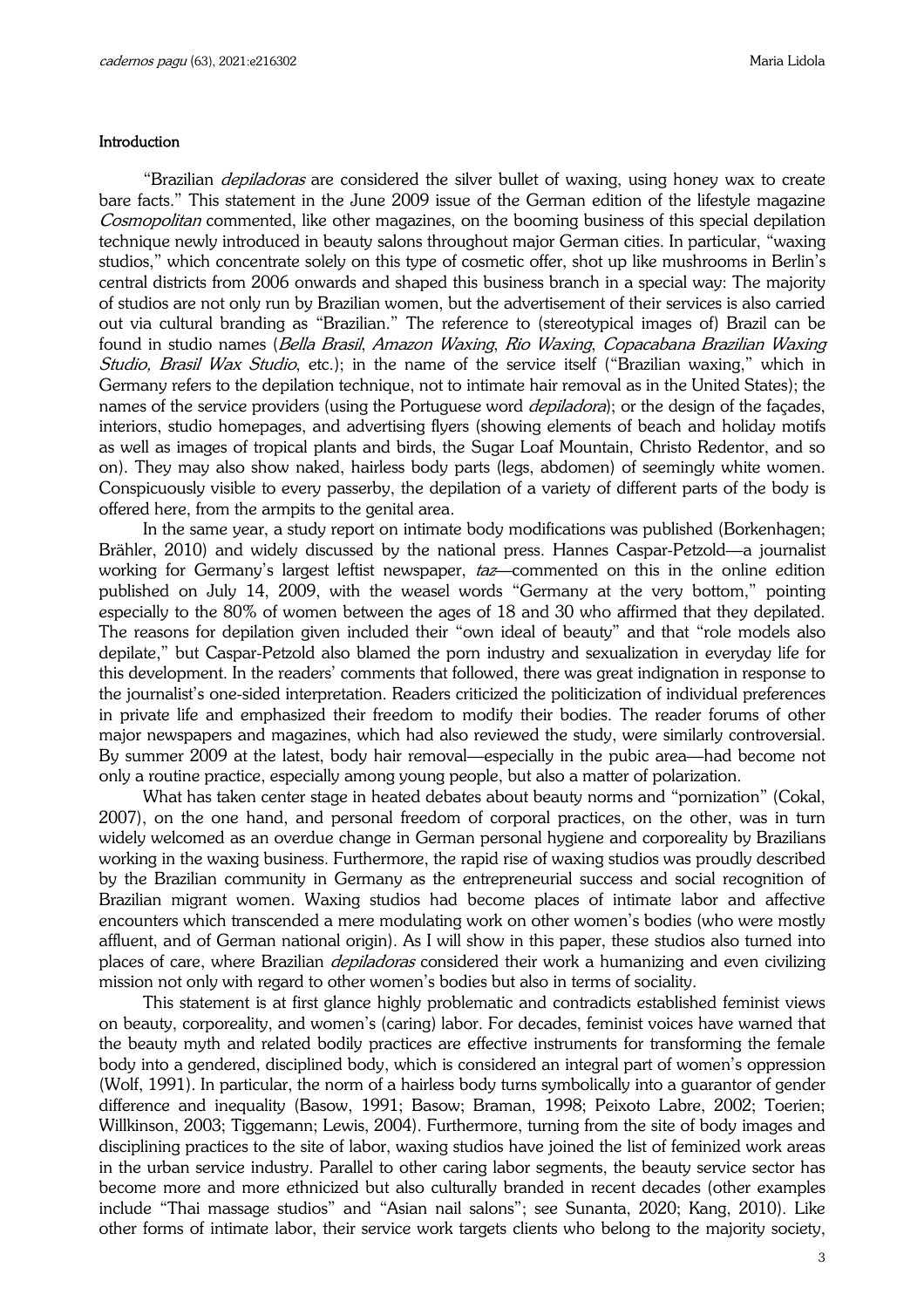for whom the cultural branding is equated with the specialized expertise of the service giver at the same time that the feminized and ethnicized work force provides a source for exploitation (Boris; Parreñas 2010). Moreover, as with other forms of bodily intensive caring labor, service providers generally suffer from devaluation in terms of earning opportunities, professional mobility, and social status, which are often combined with bad working conditions and other evils attendant of neoliberal flexibilization and the coloniality of labor (Gutiérrez Rodríguez, 2010). Even more, conceived as a form of affective relation and economic transaction, waxing enters the debate on the incommensurateness of money and intimacy in caring labors (Zelizer, 2005; Boris; Parreñas 2010; Piscitelli, 2016).

Despite considering these invaluable contributions of feminist scholarship as important heuristic devices, this paper adopts a different stance. I will try to trace the perceptions and interpretations of those Brazilian women who entered and appropriated the waxing business shortly after its introduction into the Berlin beauty service sector and who provided me with a different reading of their services and of their understandings of beauty, body care, and corporeality. I am aware that their statements and conceptions may also be problematic and must be interpreted in the context and moment of my research and, moreover, that they should be reflected against the intersecting power structures of the coloniality of (feminized) labor to which the waxing business is subject. Nonetheless, I opted to take on the challenges inherent to a feminist ethnography (Davis; Craven, 2016), which not only listens to and respects the divergent perspectives of my interlocutors but takes them as the very basis of mutual knowledge production.

Departing from these insights, I will engage with waxing as a form of body care and intimate labor that is shaped by intersecting power structures of gender, class, race and nationality of the two postcolonial contexts, Brazil and Germany. Tracing the social embeddedness of this transaction of money and intimacy, I will show that the transnational setting holds divergent meanings of social positionalities that materialize in the performativity of encounters, that is in face to face—even skin to skin—meetings (Ahmed, 2000), in the waxing cabin between German client and Brazilian depiladora. I argue that this divergence and the intimacy of interaction provide Brazilian migrant women with agency. These affective encounters may even destabilize dominant power relations and provide a space for a decolonial approach to sociality.

I had the opportunity to witness the formation of the waxing business in Berlin from its very beginning in 2006 while researching the feminization of Brazilian migration in Germany. Initially, my interests focused on the emergence of small-scale businesses run by Brazilian women, the majority of whom had formerly worked within the broad category of care work since their arrival in Berlin. However, in the course of intensive ethnographic research between 2010 and 2013, my interlocutors advised me to focus more heavily on the sensitive, bodily, and intimate dimensions of their service.<sup>1</sup> Before discussing the body work and intimate encounters in Brazilian waxing studios in depth, I will give some theoretical and contextual remarks on the entanglements of beauty, body care, and the construction of otherness and alterity from a transnational and postcolonial perspective.

### Beautiful modern: Intersecting beauty and sensing body work

j

Since its introduction into the German urban beauty service sector in 2006, the success of waxing became most visible in the steadily increasing numbers of so-called waxing studios that emerged in Germany's major cities, especially Berlin. There, a German businesswoman and her Austrian associate inaugurated the first studio, *Wax in the City*, in 2005, having become acquainted with the honey-wax method in Brazilian beauty salons during a visit to Rio de Janeiro. Back in Berlin, the two women decided to set up their own waxing business, with one of their first steps

<sup>1</sup> I began my qualitative research in 2009 and worked closely with 15 Brazilian waxing studio owners. Besides participant observation, the empirical material is based on life history interviews and semi-structured topic-centered interviews. Additional interviews were conducted with other Brazilian waxing studio owners; employees of predominantly Brazilian but also Polish, Turkish, Lebanese, and German national backgrounds; clients of mainly German nationality; and other migrant entrepreneurs in the Berlin beauty sector.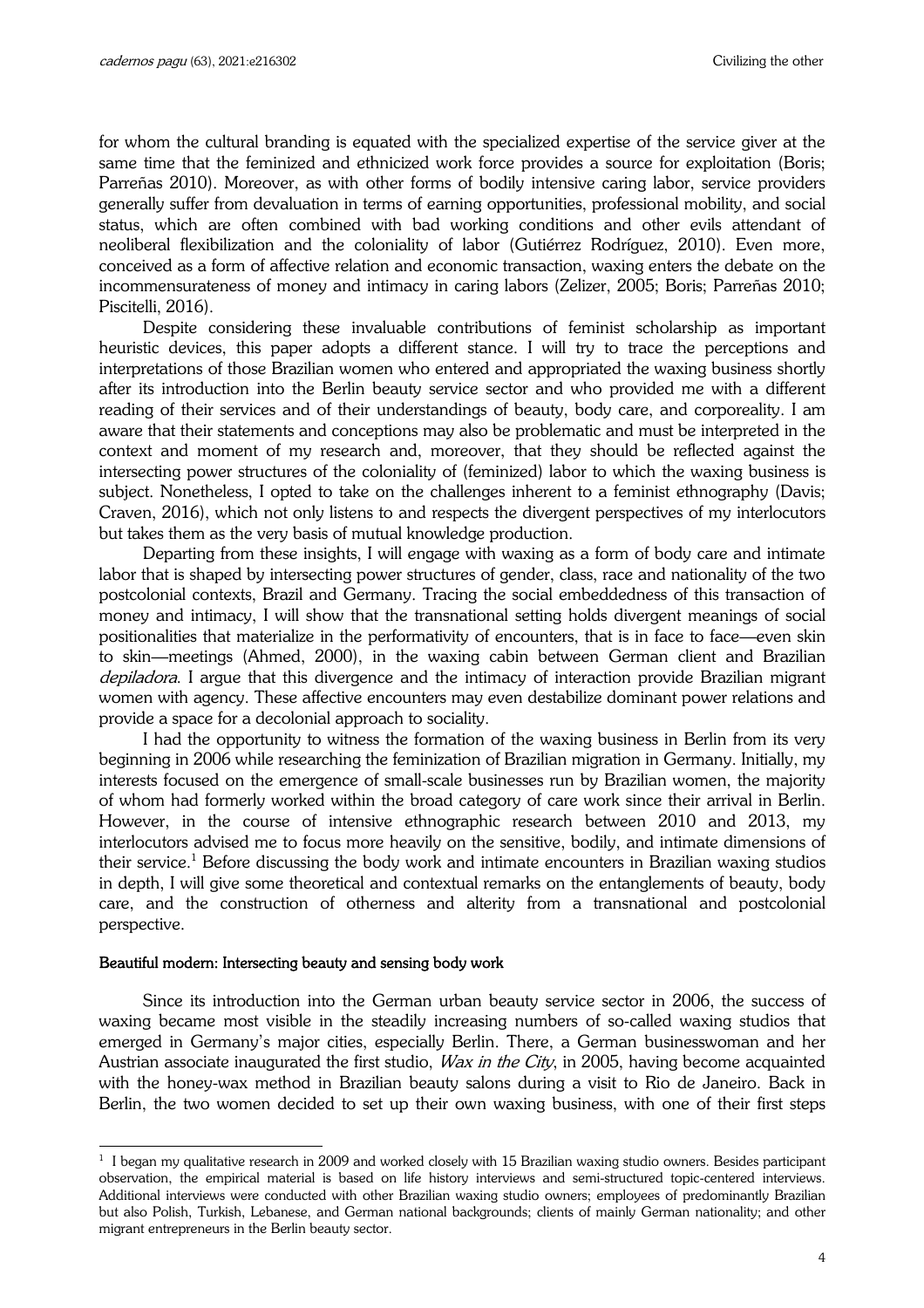being to recruit experienced *depiladoras* from Rio de Janeiro to come to Berlin. The business proved successful within a very short time. Consequently, the two entrepreneurs developed an inhouse training program for Brazilian women who were already living in Berlin but had no experience in cosmetic work. Some of these women, having finished their training and worked as depiladoras at Wax in the City, decided to leave the salon to pursue their own waxing businesses. Shortly after, a "second generation" of waxing businesswomen emerged who noticed the other salons' success. Some had already worked in the beauty business in Brazil before migrating to Germany, while others specifically sought training as *depiladoras* during longer stays in Brazil or in one of Berlin's emerging waxing studios. Since then, Brazilian migrant women have contributed considerably to the branding of waxing as Brazilian. They have also claimed their share of the change in beauty ideals, body care, and corporeality in Germany, but that has been so heavily criticized by feminist voices. In the following, I will briefly present feminist and anthropological approaches to beauty and corporeality, paying special attention to the postcolonial Brazilian context.

Although hair removal (including in the pubic zone) constitutes body work that can be traced far back in history throughout multiple cultural contexts worldwide, its increased commercialization, especially in the Global North, has been treated as a recent phenomenon resulting from modernity that has been explained by gendered and sexualized beauty ideals in the context of the increased exposure of the (almost naked) body in the media and its echo in everyday life (Cokal, 2007). Hair removal would present the tip of the iceberg of a range of body practices and beauty norms imposed primarily on women in order to maintain women's oppression, at least symbolically, "at a time"—as Merran Toerien and Sue Wilkinson state—"when other gender markers were being challenged" (Toerien; Wilkinson, 2003:340). Explanatory approaches like this one were popularized, especially by Naomi Wolf. In her much-cited book *The Beauty Myth* (1991), she states that beauty ideals and related cosmetic practices are effective instruments for transforming the female body into a gendered, disciplined body and therefore constitute late modernity's primary source for the oppression and objectification of women.

Since then, feminist voices have increasingly challenged this monolithic perspective on body work and beauty practices in multiple ways (see Colebrook, 2006). While criticizing this one-sided approach to beauty as equally hegemonic, they have called for the acknowledgment of the diversity and complexities of women's experiences. This encompasses, on the one hand, questioning the underlying binary categorization of male–female (and along these lines: oppressors–suppressed) by including other intersecting axes of difference and oppression. Beverley Skeggs had argued already in 1997 that beauty practices always involve class-related work of demarcation and belonging (but also efforts at their dissimulation), where femininity is normatively defined from a privileged class position (Skeggs, 1997). Along with class, race has become a further decisive analytic category for understanding beauty norms and body practices (Craig, 2002). Thus, following an intersectional approach to beauty and body modifications, scholars have increasingly dismissed the idea of a generality of beauty norms and values by looking instead at the different ways that "beauty matters" (Brand, 2000) within and along intersecting regimes of difference. Scholars have also shown, how beauty practices, operating within the coloniality of power, have provided spaces for agency exactly through the logic of differánce in the iterability of performative acts (e.g. Vartabedian, 2016) Furthermore, the "practices and meanings of beauty are embedded in everyday life, as well as the circumstances that have given rise to particular beauty cultures historically" (Liebelt, 2016:10; see also Lidola, 2015). This includes also how understandings of beauty and body care practices among women are shaped by local social institutions and places where they interact on a daily basis, such as beauty salons, fitness studios, and the like (Kang, 2010).

How social and racialized hierarchies affect and complicate beauty ideals and body care becomes particularly clear in postcolonial nations like Brazil. Since colonialism, beauty norms have coincided with a white, European ideal, however inaccessible and non-representational it is for the greater part of the population. Through perpetuating and normalizing white beauty ideals, the persistent social inequalities derived from Brazil's colonial heritage are inscribed into people's bodies and are perceptible in countless situations in everyday life (Machado-Borges, 2009; Jarrín, 2017), despite decades of officially affirming a "triumphant *mestiçagem*" [miscegenation] for the nation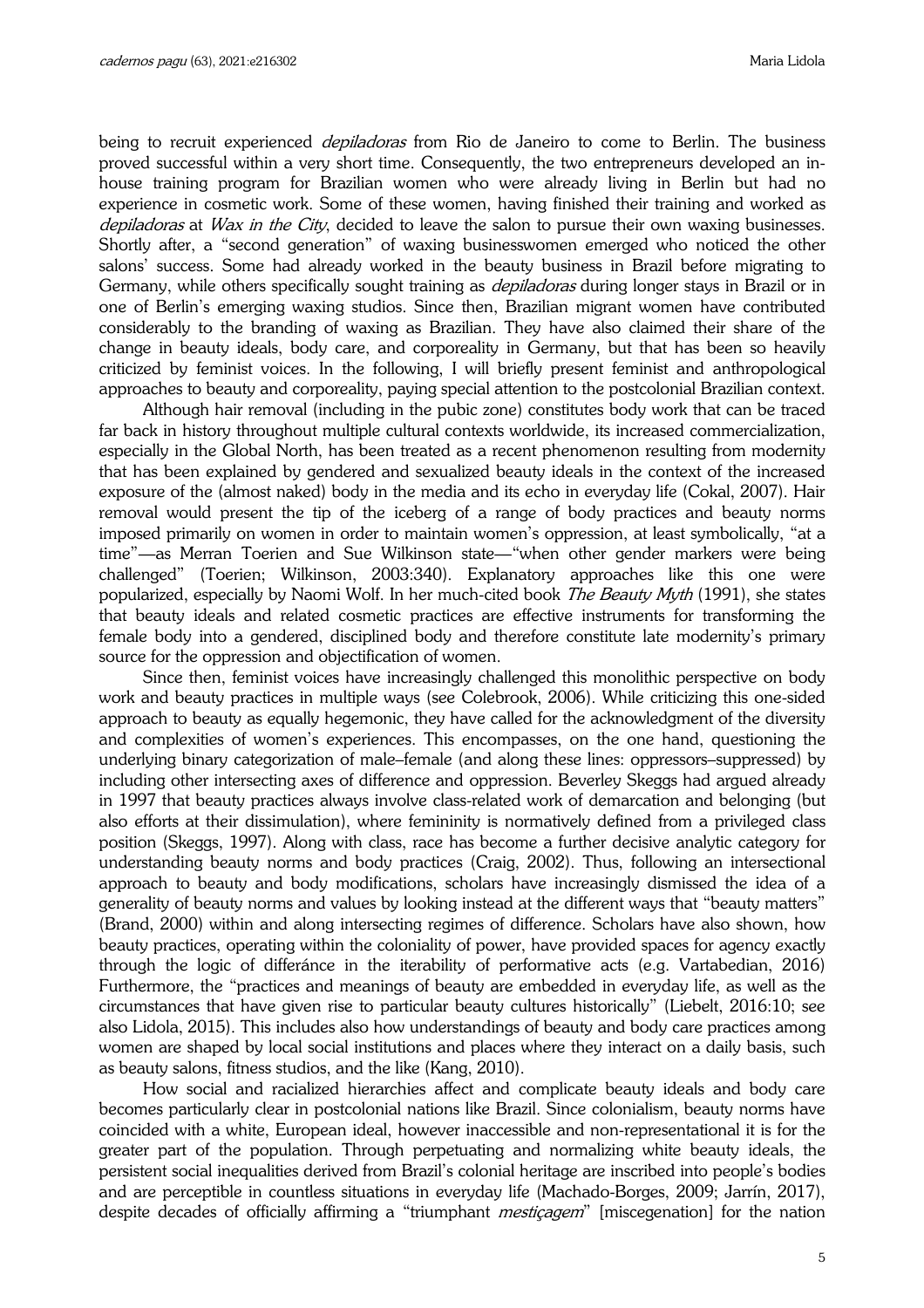j

(Edmonds, 2007). To this day, and despite having been largely deconstructed by science and social movements, the underlying myth of *democracia racial* constitutes powerful discourses and embodied practices that do not challenge whiteness as a social norm (Nascimento, 2007). However, it also allows for a broad spectrum of situational positionalities, ranging from *quase branco* ("almost white") to *quase preto* ("almost black"). Again, it is the body through which a manipulation of racialized and intersecting social attributions also becomes possible to a certain degree and opens up a certain possibility of passing.<sup>2</sup> Due to the malleability of the body in its *aparência*, racialized and class-related beauty practices enable a certain degree of agency, especially for women who historically and currently belong to social groups that are otherwise granted few resources (Adelman; Ruggi, 2007; Edmonds, 2010). Thus, the body as a "symbol which consecrates and makes visible differences among social groups" (Goldenberg, 2010:236) is at the same time understood as one of the few accessible capitals through which these differences can be manipulated and is therefore perceived as a fundamental vehicle for social ascension (Goldenberg, 2010; Edmonds, 2010). Accordingly, manufacturing the bodily appearance to a certain degree through cosmetic practices simultaneously challenges Brazil's intersecting and thoroughly gendered race and class hierarchy while simultaneously confirming that hierarchy through its performativity.

Acknowledging the diversity of women's experiences has also meant, on the other hand, directing attention to the feelings, perceptions, and senses related to beauty and body work that arise from the complexity of individual experiences and which transcend and exceed beauty as defined by discourse. That is, beauty matters not only in terms of the bodies and subjects that the beauty discourse produces but also in terms of how people emotionally incorporate and embody beauty (Jarrín, 2017) and how they perceive, sense, and feel beauty through visual impressions as well as through touching, smelling, and feeling body, skin, and hair. Perceptions of beauty arise from but also "trigger individual memories, emotions, and other embodied experiences" (Jarrín, 2017:12).

However, this affective dimension is not neutral, but also subject to the historicity of epistemic power. As postcolonial scholars have widely shown, beauty as an affective practice of body care and body modification has been especially exploited in modern-colonial politics of hygiene and sanitation, as Maria Del Priore also states for the Brazilian (post)colonial context (Del Priore, 2000). Anne McClintock argues more general that cleanliness, obtained through body care and industrialized cosmetic products, became signified as a "poetics of social discipline" in modernist discourse, where not just the individual—or rather feminine—body was freed from its natural wilderness, purified from contamination and subjected to the idea of domestication (McClintock 1995:32). As part of the colonial enterprise, the domesticated body demarcated a boundary between people and communities, and served as a symbolic analogy and legitimation of the civilizing mission, that is the domestication of the undomesticated other (McClintock, 1995). Body care as domestic hygiene was thus turned into a powerful instrument of the colonial regime of differentiation. As epistemic power, hygiene thereby also eradicates other meanings and affective histories of body care, cleanliness and not least beauty. Such decolonial meanings of body care can be found for example in the Amerindian context of Brazil, where body care rather constituted social bonding, and where body modification meant the embodiment of a sociality-of-with-ness in the humane world (e.g. Viveiros de Castro, 1998).

However, in the modern-colonial enterprise, hygiene became not just an affective instrument of powerful differentiation in the name of civilization, but also constituted, in Sara Ahmed's words, an affective economy of the desired and the abject (Ahmed, 2000), of what is felt to be a clean and a beautiful body in regard to others, but also to the self (cf. Jarrín, 2017). Since Brazil's colonial past, conceptions and politics of hygiene have been an integral part of the coloniality of othering, eugenic debates, and racial politics in Brazil's nation-building and closely tied to the project of modernity

 $^2$  These include straightening curly hair and avoiding the sun as well as more permanent measures, such as the surgical procedures that are also spreading among the working classes (such as a nose operation popularly known as "correction"; see Edmonds, 2010; Jarrín, 2017). However, it also comprises most common body care practices, such as manicures, the extensive use of perfumes and lotions, and makeup, which not least supposes a certain consumption potential related to the upper classes.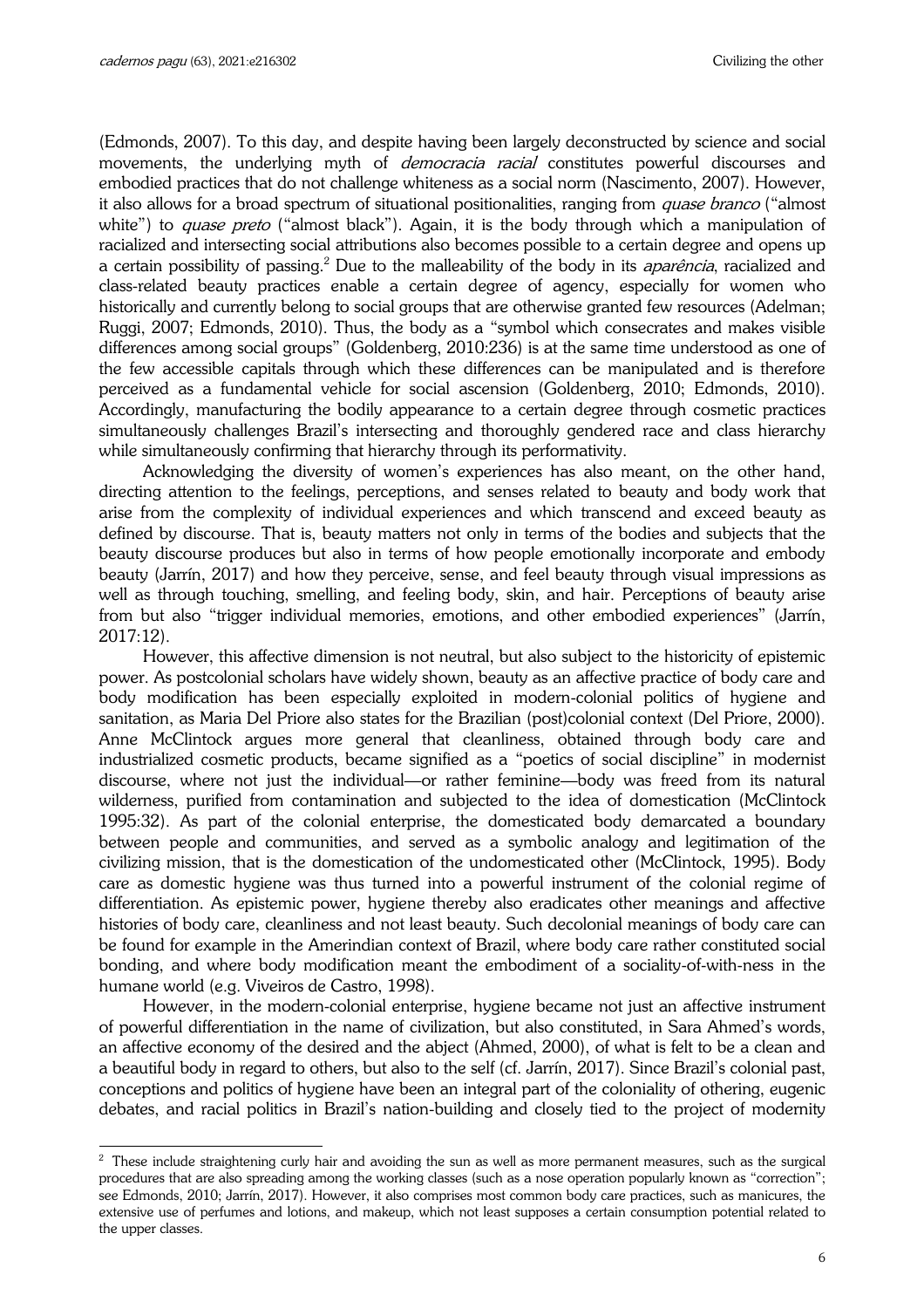j

(Sant'Anna, 2005). The heterogeneous composition of Brazil's population was initially seen as an obstacle to this, as it deviated from the European (i.e., white) ideal, which coincided with "modern" in the racist dispositif of the time. The discourse of *democracia racial* and of a *nação mestica* from the 1930s onwards therefore also implied a positive revaluation of the postcolonial nation in relation to Europe. Likewise, it highlighted the "tropical" peculiarity wherein the concern for body care surpassed the exigencies of the hygienic modern of the time (Freyre, 1987; cf. Edmonds, 2010, critical on this). The historian Denise Bernuzzi de Sant'Anna summarized Brazil's historical national and international efforts to become and be recognized as a modern nation in this respect: "especially iln Brazil, beauty does not only describe a certain fashionable physiognomy, to the detriment of an appearance that is from now on considered outdated and therefore ugly. It also always refers to certain nuances of that old dream that has long haunted the elites of this country, namely to be modern and civilized" (Sant'Anna, 2005:122, my translation). $^3$ 

Hygiene discourses fueled the popularizing cosmetic industry. In Brazil, a growing range of hygiene products were made accessible across classes since the 1960s (Sant'Anna, 2011), even though the body advertised in the media was a socially classified and racialized one oriented towards a white ideal. The cosmetics and advertisement industry aimed especially at the sensory dimension of beauty in order to exploit the consumption potential especially of women. From the 1960s onwards, body care was not only described as a hygienic necessity for a modern nation but advertised as an individual debt owed to oneself, with cosmetic products also accessible to the lower classes (Sant'Anna, 2005). Body care was increasingly understood as an individual, self-determined effort rather than as the effect of collective pressure and was even associated with empowerment and emancipation in light of the second women's movement of the time. Advertised as *prazer a si* mesma (Sant'Anna, 2005:133ff; Andrade, 2003) and having psychological implications, these practices were now localized on the emotional level and used once more synonymously with terms like cleanliness, orderliness, and care, but always in reference to the female body (Andrade, 2003). Smooth, hairless skin obtained by depilation can be seen as the epitome of the embodiment of the hygiene dispositive of that time: cleanliness is immediately perceived, not only visibly but especially haptically, even olfactorily. Unpleasant body fluids such as sweat and urine (as much as their odors), which had been identified as a potential source of disease in the hygiene discourse of the early 20th century, could get stuck in body hair. Like these liquids and odors, body hair was also considered as unclean, as matter out of place, as dirt, and emotionally signified with disgust. Depilation, in turn, strengthened its significance as "major testimony of hygiene and seduction" (Sant'Anna, 2011:305).

As shown, beauty is as much a sensory experience as it is a regime of social norms to be iteratively performed (cf. Jarrín, 2017). Body care and beauty practices are thus not to be understood one-sidedly as aligning practices in relation to an ideal: gendered, classified and racialized. Instead, they must also be examined in their affective dimensions yet contextualized within historically produced, socially configured, and culturally located power relations (Gutierrez Rodríguez, 2010; Ahmed, 2004). The framing of beauty in the realm of personal hygiene, as an emotional favor to oneself, and as embodied conditionality for belonging to the modern nation beyond racial and social categorizations has been perpetuated, albeit with variations, to this day (Andrade, 2003; Sant'Anna, 1995). As a sensory experience, however, beauty is momentary and thus only made durable through the infinite work of permanent repetition (Sant'Anna, 1995). The significance of body care and beauty practices must therefore be understood in light of its ambiguity of not only producing the corporeality of modernity but also its constant efforts to dissimulate embodied colonial difference. As such, performing beauty through body work and cosmetic practices can either normalize and reassert or modify and decenter norms and discourses (Jarrín, 2017). The remainder of this paper combines an intersectional approach to beauty and body care with a focus on the affective and sensuous dimension, which decenters dominant perspectives on beauty that position women as mere objects or, on the contrary, highlight women's agency and

<sup>3</sup> Orig.: "no Brasil, em particular, o gesto que embeleza não desenha somente uma fisionomia mais à moda, em detrimento de uma aparência doravante considerada ultrapassada, portanto, feia. Ao fazê-lo, ele também revela as diversas nuanças do antigo sonho de ser moderno e civilizado, que há muito persegue as elites desse país" (Sant'Anna, 2005:122).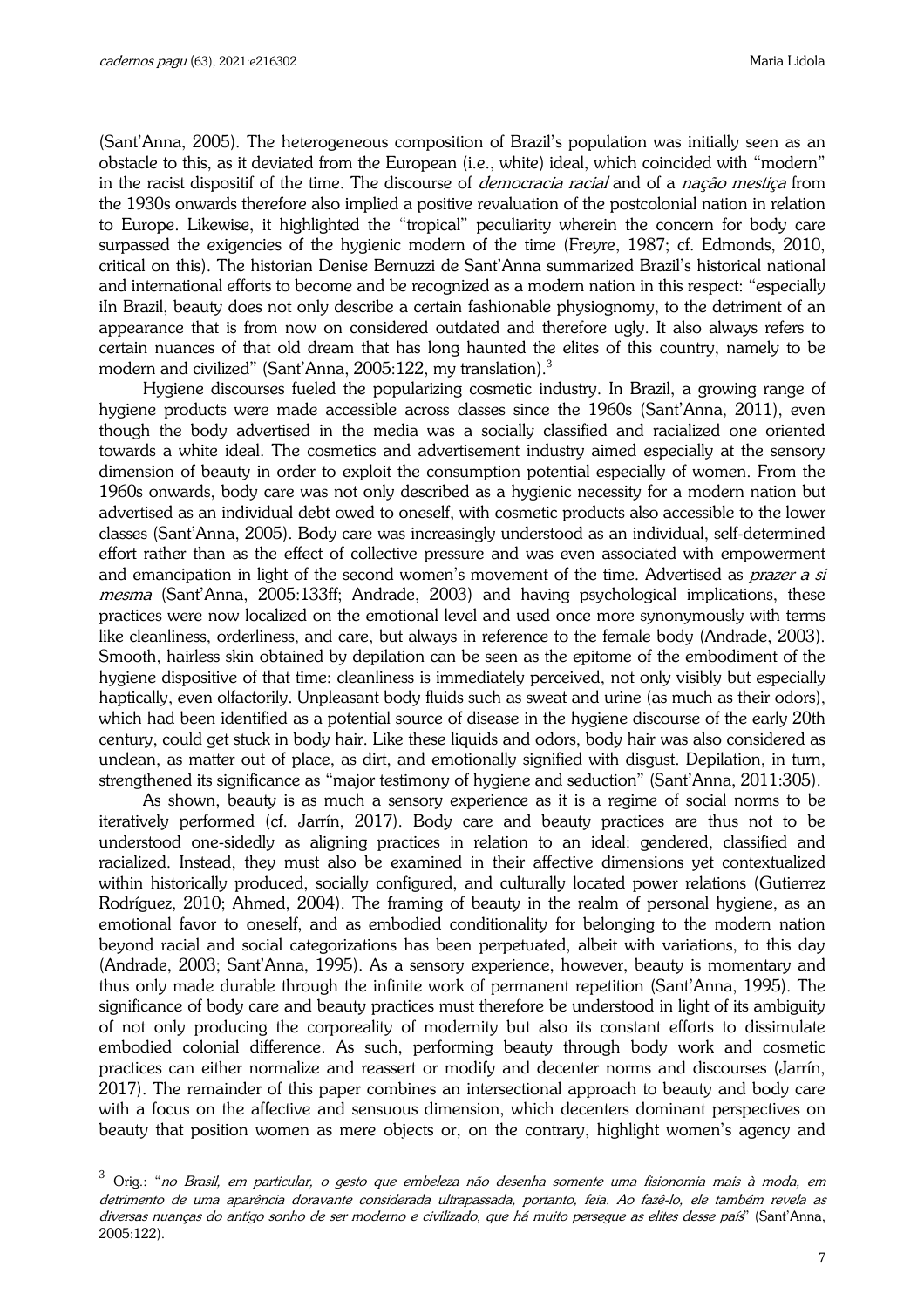disembodied subjectivity. Following Claire Colebrook's suggestion, I approach the question of beauty not from a moral but from a pragmatic stance (Colebrook, 2006).

### Sensing the other: Body care and alterity

So far, I have decentered the discourses and norms of beauty and body care through the lens of the intersecting axes of gender, race, and class difference by also introducing the specificity of the postcolonial Brazilian context. I broadened the discussion by illustrating the ambivalent notion of sensing beauty and the normalizing but also destabilizing effects attached to it, especially in the context of Brazil's recent history of hygiene discourse and politics. The preceding excursion into the Brazilian context will help retrace my interlocutors' thoughts and perceptions more easily. In this section, I focus on how body, corporeality, and embodiment construct otherness in transnational migration contexts and how Brazilian women approach body care to destabilize and alter discriminatory ascriptions.

The women who took part in my research are exemplary of the feminization of Brazilian migration in Germany, with women accounting for more than 73% of Brazilian migrants in the official statistics for the first decade of the 2000s (AZR, 1990-2000). At the time of my research, their ages ranged from 25 to 53 years. The majority had arrived in Germany in the mid-1990s and early 2000s from all over Brazil, and many of them had married a German man. They had mostly grown up in lower-middle class families and referred to their skin color as other than white. After deciding to stay and live in Germany, their labor market access was highly restricted due to the refusal to recognize the professional education and work experience they had gained in Brazil before their migration. They also faced diverse forms of racism, including being classified as Ausländer (foreigner) when looking for a job and suffering other forms of vocational devaluation. Like many other Brazilians in Germany and elsewhere, they—almost without exception—started earning money in ethnicized and feminized fields of work before entering the waxing business. However, they quickly realized that—in contrast to being classified as *Ausländer*—to be recognized as Brazilian provided them with rather positive reactions that not least influenced their opportunities on the job market. The intersection of their gender, skin color, and nationality ascribed to them stereotypical attributions of Brazilianness, which then imputed to them a naturalized vocation for certain work segments, especially in the care sector (see Lidola, 2015). Hence, while the Brazilian migration represents a greater-than-average feminization in Germany, women's entrance into the labor market shows parallels to other Brazilian migration contexts, especially in Southern Europe, where an intersecting racialization and sexualization constructed them as exotic other (e.g. Piscitelli, 2008; Padilla, 2006). Their supposed Brazilianness, in turn, distinguished them from other people classified as Ausländer in Germany and would also become a resource.

Brazilian migrants experienced everyday racism and stereotyping not only in the job market and in work contexts. Their interpellation as "other women," "foreigners," or "Brazilian women" pervaded their everyday lives in Germany in manifold situations. Their non-white skin and class status already manifested as colonial difference on their bodies in Brazil, where most of my interlocutors told me of their personal struggles, structural disadvantages, and experiences of racism before migration. However, they also told me about their personal tactics of body care and beauty practices to maintain conformity with normative body images in order to manipulate their social positioning in Brazil. In Germany, these women experienced their embodied difference in a much more rigid way. While they continued manufacturing their bodies via routinized and naturalized everyday body and beauty practices that performed the discursive norms and social meaning of their socialization context in Brazil, they had to realize that these norms and meanings were different in Germany. Now, they embodied the still-powerful colonial difference in two ways: Unlike in Brazil, where as non-whites they were part of the nation despite (post)colonial differences and were able to manipulate their social location in terms of race and class belonging to a certain extent through their bodies and body practices, as migrant women in Germany they embodied a non-belonging that seemed impossible to manipulate and which also denied them any possibility of *passing*. This seemingly non-manipulable materiality of an embodied unbelonging was not only discursively and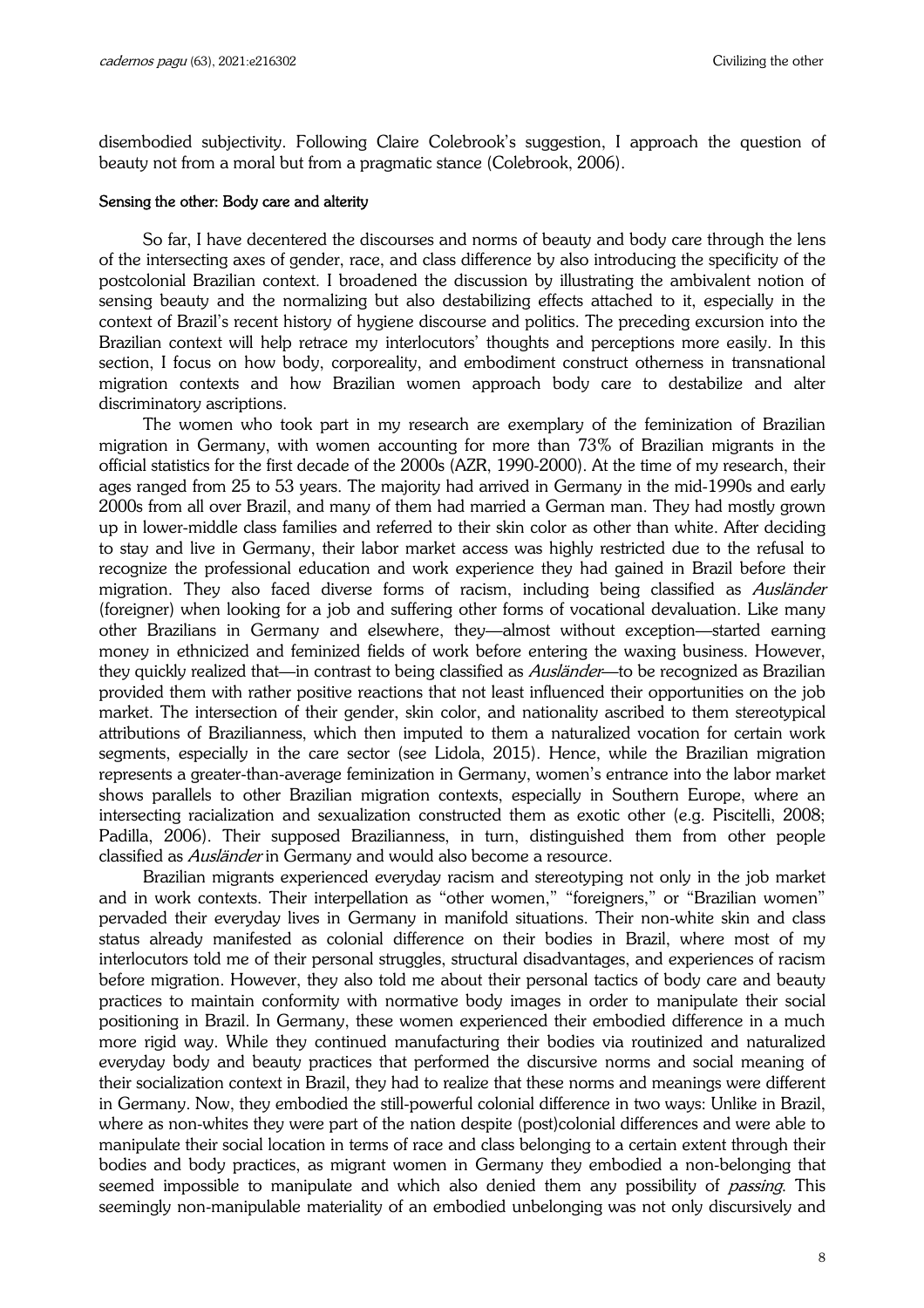physically experienced by these women through repeated practices of exclusion and devaluation; it was also emotionally experienced and manifested as pain, anger, fear, and sadness.

However, the emotionally felt materiality of an embodied difference also altered and sharpened my interlocutors' ways of perceiving German otherness, in turn: General observations considered first of all a common narrative that was still dominant in the late 1990s and early 2000s that Germans lacked personal hygiene, as they appeared to be not "very fond of bathing." This narrative was fueled by sensing unfamiliar odors in public places and on public transportation, which especially in the cold season were identified as a "mixture of fusty moisture, cold sweat, and other sickly body liquids" (statement made by Eliane, a then–36-year-old trained teacher from Bahia who worked for years as a nursemaid in Berlin). The narrative of lacking hygiene was also translated into the living environment, namely the streets and public parks of Berlin: "It was all full of dog poop, everywhere was poop! You had to constantly mind your step!" Eliane continued, referring to her disappointment when I asked her to recall her impressions of her first months after her arrival in Berlin. Thus, she reflected her experiences of being rejected as "other", as Ausländer and projected her feelings onto her new living environment, which she then perceived as repellent.

My interlocutors' narratives about affective experiences and perceptions of otherness were especially extensive and intense with regard to German women, whose differing corporeality was constantly compared to the culturally coded ideas and norms of femininity into which my interlocutors had been socialized in Brazil. They observed this difference in the other women's movements, gestures, postures, and clothing and in their own appropriately groomed bodies. "German women seemed so hard [*durão*], they were so stiff," commented Carminha, who was born in 1960, in one of our conversations. She contrasted this with her own body movements and corporeality as soft [suave]. "They almost didn't dare to look pretty, to decorate themselves or to show their bodies," criticized the 33-year-old Neide\*<sup>4</sup> when asked about her impressions of her first months in Germany in the early 2000s. While their body care and beauty practices had especially focused on the dissimulation of a racialized and class-ified body in Brazil, Brazilian women discovered the accentuation of gender and the pronounced differentiation in the definition of femininity, made intelligible and meaningful as a capitalizable resource. This became especially important because German women—due to their intersecting race, class, and nationality—were perceived as in a comparatively closer, advantaged social position to the white ideal with which these women had been socialized in Brazil and which became even more inaccessible in Germany.

However, the still-powerful equation of "*white*" with "*modern*" that was so dominant in Brazil changed for these women in Germany. In Brazil, as shown above, being modern overlapped with the (gendered) idea of hygiene and cleanliness, especially with regard to one's own corporeality. In stark contrast, Silvana—born in 1972 and now the head of a franchise group of five waxing studios—said that Germans had long seemed "scruffy" to her. She and other women came to this conclusion on the basis of olfactory and visual perceptions. These included the smell of sweat or the lack of smell of perfume, deodorant, creams, or shampoo and conditioner, as well as skin and hair that was too dry, too oily, or generally "unclean"—all superficial characteristics that could easily be counteracted with appropriate personal hygiene and toiletries. It was precisely this pronounced sense of body care which had been so strongly communicated to women in Brazil that was now perceived as insufficient or even missing among German women.<sup>5</sup>

Yet most of all, it was the (visible) presence of body hair—common in Germany until the early 2000s—that motivated such a judgement. While my interlocutors considered Germans to have a "natural" beauty (here closely tied to a white ideal), this was impaired by a feral and untended—that is, hairy—body, which is why they primarily had ascribed a lacking femininity to German women. For instance, Carminha said that German women seemed to her "quite barbaric" (meio bárbaro). Especially with regard to body hair, a narrative of alterity developed which not only referred to differing gender norms and corporeality but encompassed a culturalized dimension. Statements like

j

<sup>&</sup>lt;sup>4</sup> Only the names marked by \* indicate pseudonyms.

 $^5$  Statements like this were always shifted into the past, usually as an experience shortly after arrival in Berlin. Overall, however, a change in the perception of body care among German women in recent years can be observed, which my interlocutors ascribed to body care practices and body images popularized in the media.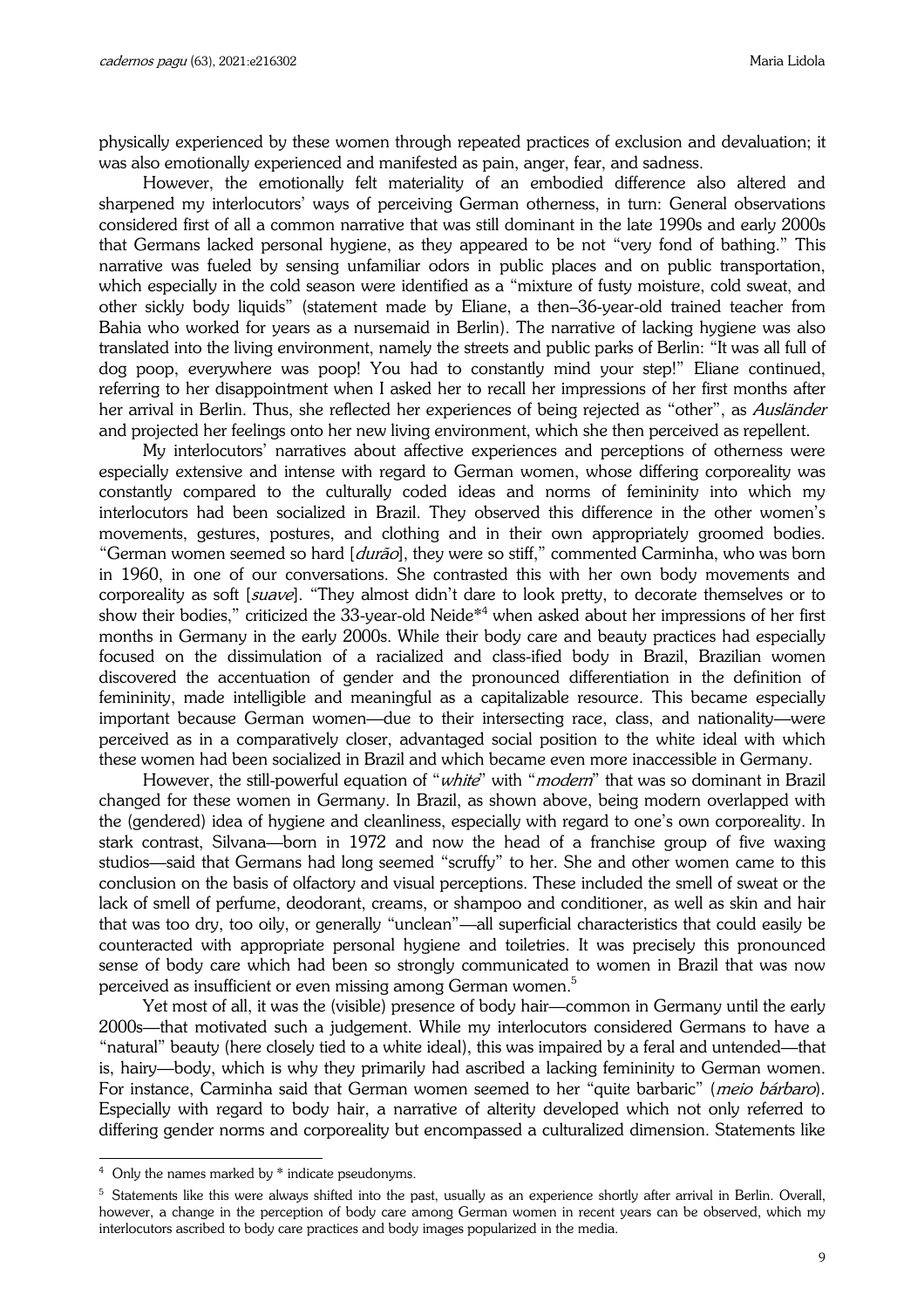Carminha's about the naturalized presence of body hair in German women as barbaric; comparisons to animals ("She looked like a bear down there," Frances-Clai) or flora ("jungle," "bush," "Amazonian forest"); or indirect temporal classifications ("The cave times are over!", Ana\*) referred to a cultural deficit among Germans in the eyes of Brazilian women. These evaluations were expressed with an affective reaction of disgust. Fifty-year-old Frances-Clai, who was one of the first Brazilian women in the waxing business in Berlin, re-enacted a visit to a hairdresser's where the hairdresser had pronounced armpit hair: "Oohh, I was so uncomfortable. I felt so sick. I almost threw up". She said that she even had to cut short her visit to the hairdresser's for this reason. Disgust "as an intense bodily feeling of being sickened" (Ahmed, 2004:85) is not a mere physicalpsychological reaction to something which is "naturally" repulsive. The expression and transmission of disgust and other affects, according to Gutiérrez Rodríguez, "occur in a space marked by historically produced, socially configured and culturally located power relations" (Gutiérrez Rodríguez, 2010:132). Such expressions carry with them the remains of the meaning of past experiences and are adjusted to the present.

The disgusted affective reaction to body hair can therefore and first of all be understood against the background of these women's experiences of socialization. As already mentioned, in Brazil, body hair was associated with dirt and impurity and considered repulsive from a sociocultural perspective. Now, body hair was even bound to a culturally coded alterity that my interlocutors evoked through constant comparisons, as Frances-Clai did: "In Brazil, there is nothing like that. You would never see something like that there." However, I would suggest an additional interpretation: I understand these reactions also as a symbolic inversion of the affective experiences of discrimination, racism, and unbelonging they have suffered as Ausländer on a daily basis since living in Germany. In their narratives about the alterity of the German "others," Brazilian women invert their positionality as objects of rejection and transform themselves into subjects of action and appreciation. That is, their evaluations and ascriptions of others as culturally deficient also implied a revaluation of themselves, precisely through referring to and performing a culturalized corporeality which actually also marked their colonial difference. For many of these women, body and corporeality already represented a compensatory resource in Brazil, even if under different sociocultural conditions, social-racial hierarchies, and regimes of meaning. In the German context, however, their bodies and corporeality reached beyond a symbolic and affective level of alterity and were emphasized as a strategic positioning necessity.

This strategic positioning was especially relevant for women whose work trajectories after migration were characterized by activities that affected their bodies and states of mind. Such occupations often included cleaning work, whether for private households or large companies. They used personal hygiene to compensate for broken fingernails, skin dried out by chemical detergents, sweaty hair, and other marked bodily consequences of their labor, as bodies begrimed and flawed by hard work had to be cleaned and repaired. In addition, the caring attention paid to one's own body was also perceived as a pleasant physical and mental recovery after the physical strain of hard work. A groomed body and mind furthermore concealed women's allocation in these precarious work fields. Some of my interlocutors pointed to a felt exigency especially with regard to the friends and family members of their German spouses. Retouching and masking one's marked body relativized the social stigmatization associated with these jobs and opened up the possibility of social mobility, while a deficient physical appearance, in contrast, was judged as contributing even more to a felt inferiority. More than this, caring for one's body was also an act of restoring femininity, given that a body physically marked by hard work was perceived not just as a marker of class but also of masculinity in both the Brazilian and the German context. And femininity, in turn, was an important feature for the interpellation as "Brazilian woman", in contrast to the Ausländer.

Furthermore, the few feminized work fields accessible to most Brazilian migrants in the first months after their arrival in Germany also required a feminized body. A groomed body was considered an indicator for caring competences when looking for a job. Ana,\* who was born in 1978 and became one of the first owners of a waxing studio in 2006, told me that a well-groomed body served as a point of reference for her expected dedication to the persons whom she would be assigned to care for. A well-groomed appearance was also required and differential for women who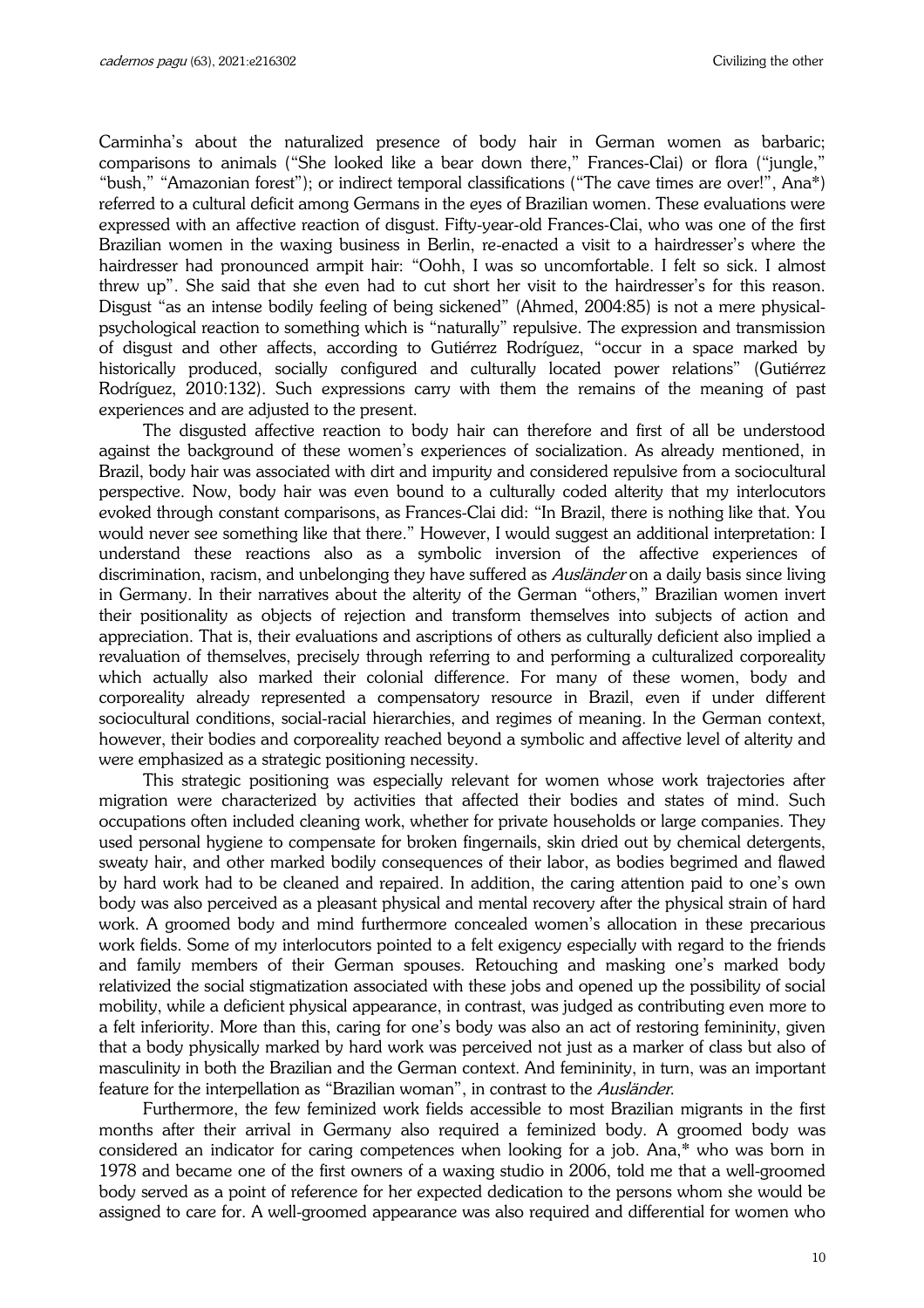had previously worked in other roles involving emotional labor—for example, as waitresses or receptionists. In these areas, the women were expected to embody the stereotype of the "Brazilian"—if not in a sexualized way, then at least through a beautiful, well-groomed, and (therefore) feminine appearance. Hence, aware of the sexualized, exoticizing stereotype of the "Brazilian woman", these women actively sought a differentiation of their performance of emotional labor in contrast to rather sexualized practices. The strong demarcation was especially important in intimate labor settings in order to not confound their form of service with erotic intentions in the eye of the client (Lidola, 2013). This boundary work became even more important in the waxing business, as I will show below.

Last but not least, these observations must also be read against the context in which my research took place. Just as a well-groomed appearance was understood as an indication of women's competence in fields of care work and emotional labor, it influenced the business success of waxing and the judgement of these women's work performance as *depiladoras*. Ana\* told me: "My body is already an advertisement." Neide\* said: "I have to be a role model, because otherwise the customers will ask why I want to sell them a treatment." Even though their bodies and corporeality deviated from the white ideal of social belonging in Germany and of the international beauty industry, they were the main instruments of their advertisement and work performance.

In all these examples, body and corporeality became an invaluable resource for successful integration into one of the few fields of work accessible to Brazilian working class women in Germany. Yet while my interlocutors identified class and race positionalities as the most relevant to address and manipulate via body care and beauty practices in order to minimize discrimination and social devaluation in Brazil, gender (in its intersectionalities)—or, more precisely, a culturally coded and socially normed femininity—became the center of their attention in Germany. Thus, unlike the race and class ascriptions they had faced as migrants and foreigners in Germany, gender became malleable and allowed for agency in the transnational context. However, these women were also confronted with the stereotype of the "Brazilian woman", which contained the imaginary of a careful, sensitive, however also eroticized and exoticized femininity. Brazilian migrants balanced their positionality by nuancing the caring side rather than the sexualized attributions when performing Brazilianness in order to destabilize the stereotype.

### Teaching femininity and making humans: Civilizing the other's body

Entering the waxing business in the second half of the 2000s, my interlocutors had to face the initially outlined polarizing and polemicizing controversy about body image and gender norms tied to depilation. This was further complicated by their positionality as migrants in German society, especially in the labor market. They had to overcome their status as embodied Ausländer in intimate service work (Boris; Parreñas, 2010) in which those performing and those receiving the service encounter each other in the most intimate way and where the touching of the other's body occurs in its most sensitive areas. At the same time, these women still had to persuade their potential clients to purchase this service, for neither the waxing technique nor the intended result of a hairless body was widespread in the early years of the studios and were certainly not known as a commercialized service. Their work even encompassed much more than just body work, but also work on femininity that implied emotional and cultural work on notions of alterity, care, and humanity. Building on the previous discussion on how intersecting dominant regimes of differences might become challenged through shifting meanings regarding gender in transnational contexts of encounters and imaginaries, I now add the peculiarity of intimate caring relations. In the following I will show that, similar to findings in other forms of transactions of money and affect, the intimacy of affective encounters in the waxing cabin holds the potential of blurring boundaries of social positionalities and opens the possibility of agency (cf. Piscitelli, 2016). But first, I start with a closer look at the ambivalent meanings of body hair.

Waxing's special place in the spectrum of beauty and body care practices might be derived from the special symbolic nature of hair. Hair in general is characterized by an ambiguity that refers back to its nature: On the one hand, it is often categorized as "dead matter" and comes from "a domain associated with […] impurity" (Haas, 2008:16), but on the other, it is an "expression of the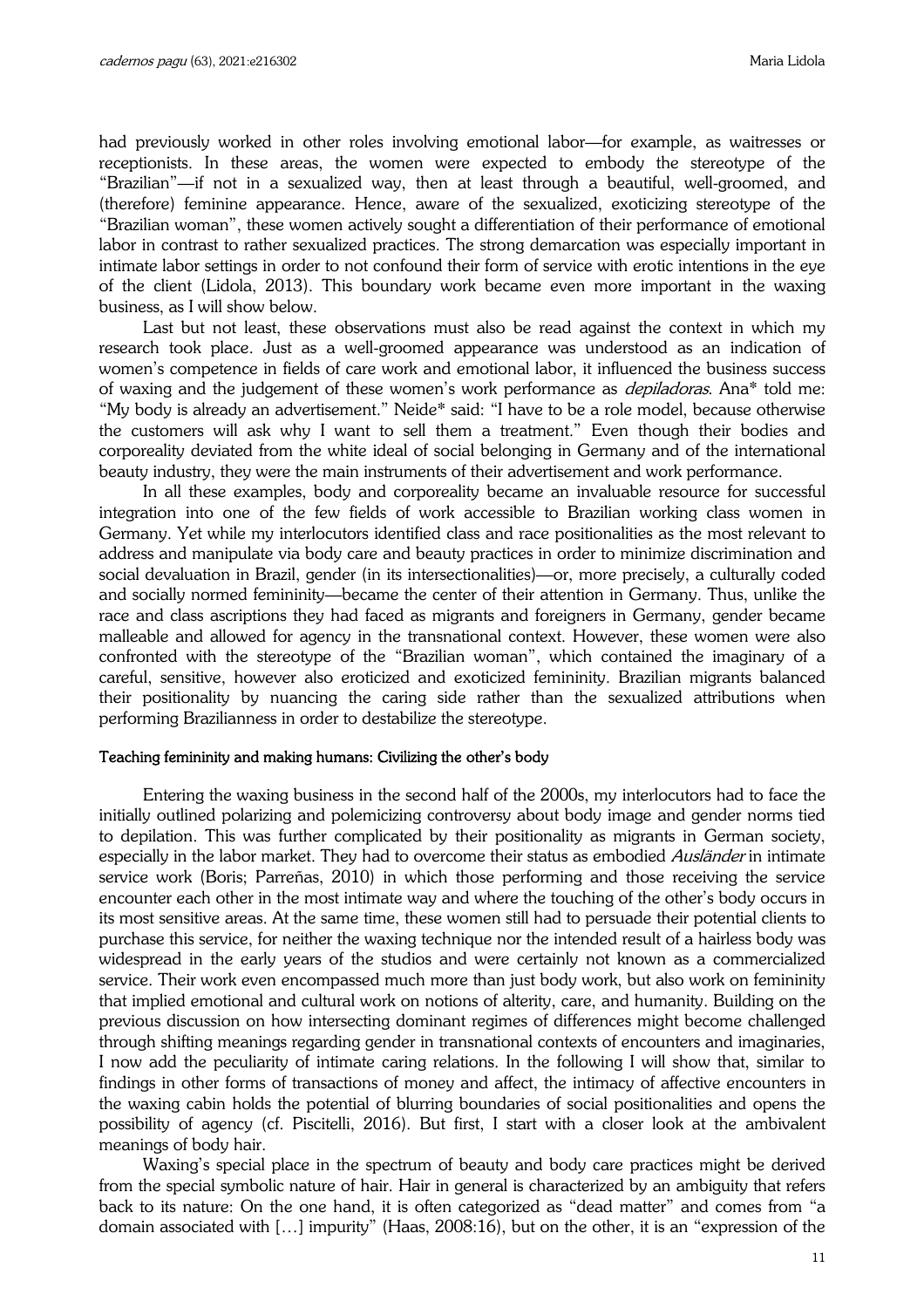vitality of the human being" (Haas, 2008:18). Hair is simultaneously considered a "natural sign" and a "cultural sign" (Haas, 2008:18). Viewed only from the angle of gender and sexuality, body hair has long been associated with (sexual) maturity and masculine strength (Cooper, 1971), especially in Western cultures of the  $20<sup>th</sup>$  century. In accordance with some structuralist sociocultural approaches, allowing body hair on men might be understood as the male-coded ability to dominate the danger emanating from that which is natural, wild, and uncontrolled (Ortner, 1974). Meanwhile, feminist activists and scholars have argued that the hairless norm for women signals that their "bodies are not attractive or indeed acceptable when natural" and even perceived as dangerous, for which reason they must be tamed (Basow, 1991:86). Women must therefore both "make […] the effort to be hairless and make the state of hairlessness appear 'natural'" (Toerien; Wilkinson, 2003:339). The requirement for women to remove their body hair may thus "reflect the sociocultural equation of femininity with a child-like status, passivity and a dependence on men" (Toerien; Wilkinson, 2003; Basow; Braman, 1998). Within this line of argument, body hair, especially intimate hair, became the "last frontier" in the battles against the expansion of beauty imperatives (Hildebrandt, 2003), where depilation is considered the epitome of the infantilization of women and their submission to patriarchal fantasies and control (Peixoto Labre, 2002). In this sense, women are said to be urged to construct the merging of femininity, nature, and their corporeality through permanent cultural work on their bodies to demarcate it from a "natural" (i.e., hairy) condition in order to become "naturally" feminine.

With the entry of waxing into the German beauty service sector, it was therefore not just the hairy body at which mostly Brazilian *depiladoras* initially aimed their efforts. My interlocutors stated that their service first tended to work on making their German clients' bodies feminine, as they had perceived a lack of it in everyday encounters. Rather than their positionality as Ausländer, it was their interpellation through the stereotype of the "Brazilian woman" that assigned them the status of experts in this field. However, instead of resorting to the domain of representation, they sought the sensuous and affective dimension of beauty and well-being. The women resorted to the feel-good narrative which was already so powerful in Brazil and which they, in the first instance, decoupled from body hair removal. They emphasized their own socialization in Brazil—for example, when Silvana R., who during a three-month vacation in Brazil trained to become a *depiladora*, said: "We Brazilians are very beauty-conscious. I think that's good. Maybe the Germans should learn it, this feeling of well-being. And how does a woman feel good? If the hair is in place and has a nice cut, if the skin is smooth and beautiful—at least that's how a woman feels comfortable in Brazil. That's why it is seen here that Brazilians are beautiful women. But they do something to make them beautiful." Being pretty and feeling good are considered complementary in this and other statements.

Far from being something given, beauty was perceived to be created through one's own efforts. It is precisely through this that my interlocutors relativized stereotypical ideas about the "Brazilian woman" by reinforcing their efforts and body work, as in a statement from Marta\*:

The Brazilian woman is beautiful […]. The hair is beautiful; the nails are done. She just takes care of these things. She can be fat or thin, but she takes care of these things. That's why the image of Brazil is so closely tied to the image of a beautiful woman. So not in a derogatory way, but more like this: 'I want to be as beautiful as a Brazilian woman, I want to look so wellgroomed,' right? I think that idea sells very well.

Through the nuanced embodiment of the Brazilian stereotype of a beautiful woman—as Marta\* born in 1965, addresses it with the reference "not in a derogatory way"—Brazilian women not only serve as role models but are considered to be legitimized professionals to pass on the feeling of wellbeing sought through body care, as shown in the introductory remarks. This is especially compelling because Brazilian migrants had hardly worked in the beauty sector before the introduction of waxing as a cosmetic service in Germany. The nuanced appropriation of stereotypical elements thus reinforced ascriptions of being specialists not only in Brazilian waxing but also in beauty and beauty practices in a broader sense. According to my interlocutors, this included (in addition to a hairless body) well-groomed, smooth, fragrant skin and hair; clean nails; and a freshened and healthy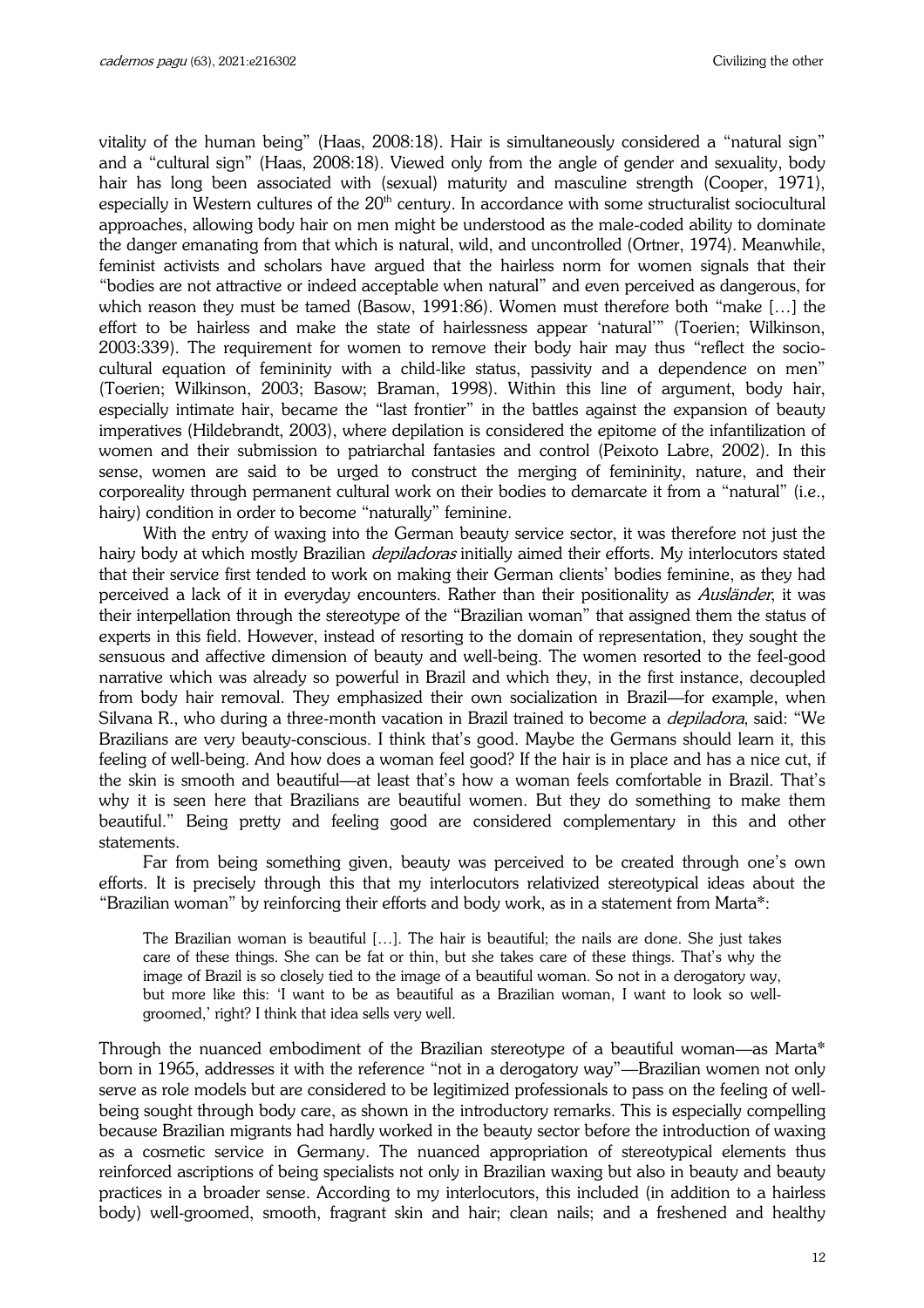appearance—physical dimensions which could be perceived by their clients not only visually but also olfactorily and haptically and which symbolized an embodied modernity. Yet this nuanced, performative reference to the (stereotypical) idea of the "Brazilian woman" via corporeality, appearance, and behavior towards the customer also meant a balancing act: It was necessary to show a well-groomed, attractive body, but not to create the impression of an alleged (hyper- )sexuality also anchored in the stereotype of the "Brazilian woman." It meant to embody a caring femininity that is inscribed into the history of colonized female alterity, and to simultaneously deny the interpellation of a sexualized otherness inherent to colonial desire. It meant to perform a domesticated, that is hygienic, body, which is at the same time not the object of a violent act of invasion (cf. McClintock, 1995), but a sensing agent of a caring subjectivity.

Conscious about the impression that her embodied presence and behavior left on other women, Carminha said: "My customers are observing me. How I behave, how I walk, all very feminine. I think they like that. They appreciate it and even learn from me". She and others saw their service performances also as educational work in personal hygiene and femininity, not only indirectly but often straightforwardly. They motivated their clients (sometimes in a more joking and tender way) to make their bodies more feminine, as Angelica told me: "I always tell them: 'Watch your nails, take care of your hair' and things like that. 'It's not just for beauty. It's for your personal hygiene and wellbeing. You give yourself a gift. […] As a woman. And not as a hairy little animal [bixinho cabeludo]"

In doing so, *depiladoras* also placed femininity in direct relation to the current controversy about a backlash due to the new waxing boom. Frances-Clai, for example, pointed out:

There are women who do it for a man. But we, for example, don't have our thoughts like that. I do it for me. Because I feel comfortable doing it. And because it's hygienic. I'm single now. But that means I still don't want a jungle just because I'm single. No! I'm doing it because I don't want the hair here. It makes me feel clean. And yet I'm an emancipated woman, aren't I? Am I?! And that has nothing to do with my hair down there!

In this statement, Frances-Clai decoupled the discourse about emancipation from body hair removal and assigned them two different domains of meaning. She thus opposed dominant Western feminist positions, which propose a close connection between the two. At the same time, she included herself in the argument as proof of this decoupling: She—the hardworking business woman, single mother and well-known personality within the Brazilian migration community—embodies emancipation, even though she was repeatedly confronted with disadvantages and discrimination in the course of her migration trajectory. Accordingly, she pointed out: "Emancipated is a woman who goes her own way and does her own thing. But this has nothing to do with personal hygiene or the lack of it". Then she immediately corrected herself: "But that is also wrongly said. Hey, if she likes her hair, then she likes it. Emancipated is a woman who knows for herself, independent of anyone. But that has nothing to do with hair here or there [pointing to her vagina and armpits]. And that's what we explain to our clients". By emphasizing emancipation, Frances-Clai and other waxing studio owners claimed to take part in modernity by complying with the image of a modern woman who is selfdetermined and independent.

Yet, Brazilian women also related their understanding of being modern to notions of hygiene and cleanliness. This was manifest in their perceptions and practices of personal hygiene and body care but became even clearer in their waxing studios. While waiting rooms, like the studios' names, presented stereotypical images of Brazil (beaches, tropical flora and fauna, the colors of the Brazilian flag, and so on), the treatment cabins were characterized by their sterility. They were light and clear, with furnishings reduced to the bare essentials and the treatment cot often medical equipment. My interlocutor told me that they had forced this medicalizing atmosphere in their cabins to enhance their professional performance, as they were approaching their clients' most intimate body parts, which normally only medical professionals—who are considered at least as equals to their clients in terms of (racialized) class belonging—can access in times of physical need.

Presenting their culturally branded studios as clear and modern also represented a demarcation from my interlocutors' preconceptions of other migrant communities' "ethnic"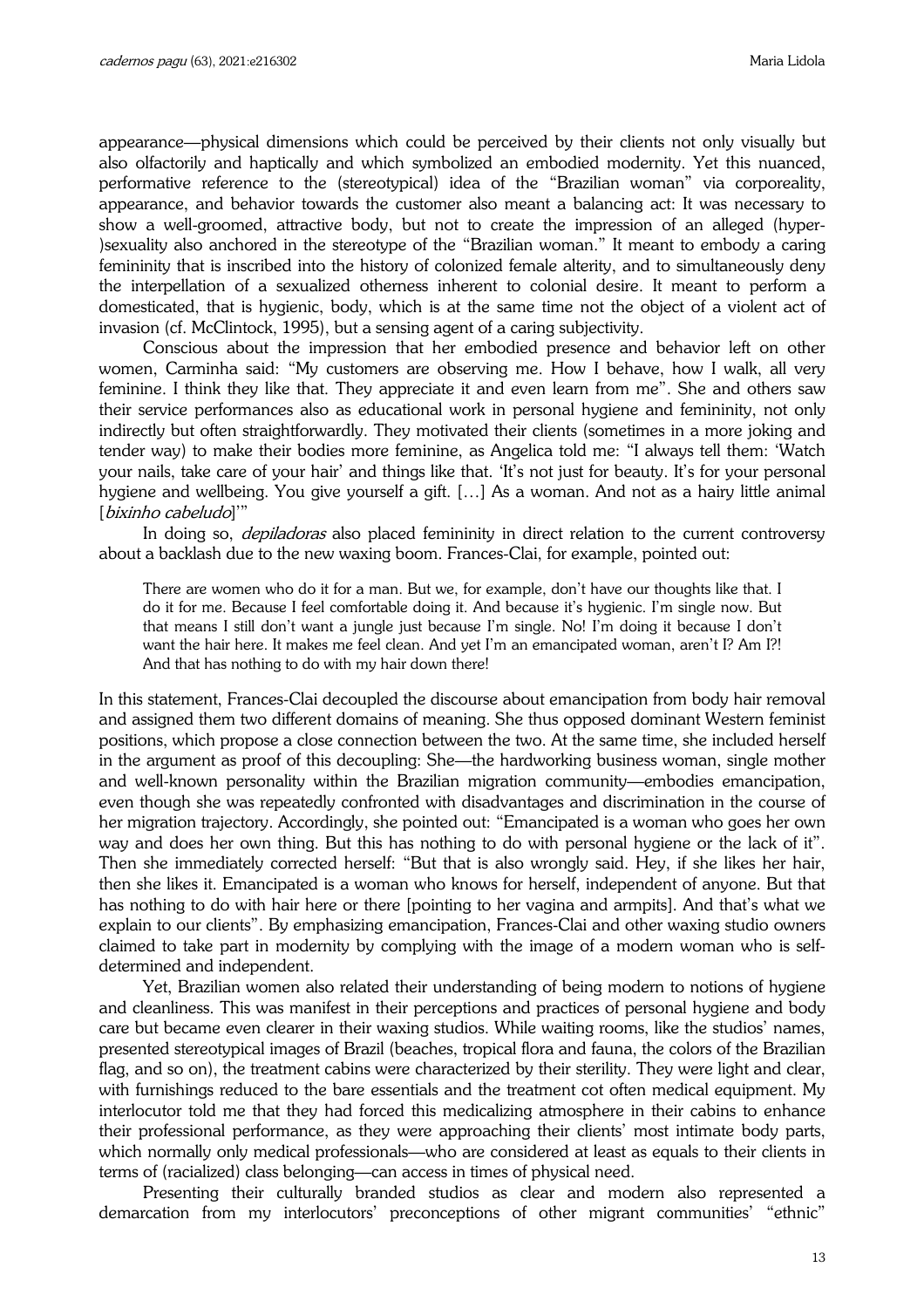businesses as folkloric, kitschy, and therefore backward. At the time of my research, a high number of beauty salons especially in Muslim migrant neighborhoods in Berlin offered depilation among other services. But their main clientele was composed of migrant, and not German, women. In interviews, Turkish and Lebanese salon owners blamed persistent orientalist prejudices against "Arab" or Muslim women that connect them to an un-emancipated and therefore backwardoriented femininity that stands in contrast to a modern understanding of womanhood. This imaginary was extended to a seclusive corporeality and restricted sexuality. Younger beauticians also lamented that the first migrant generations would have directed their advertisement to a coethnic clientele and therefor nurturing already existing preconceptions of "ethnic" businesses as segregated spaces. In our conversations, Brazilian *depiladoras* echoed these observations of stereotypical ascriptions especially regarding an orientalist femininity as incompatible to an idea of Western—that is modern—femininity. In contrast, Brazilians addressed right from the very start primarily a non-migrant/German clientele of a more affluent class for their service: waxing studios are in their majority located in better-off neighborhoods with a lesser migrant composition, and they advertise their service by using familiar images of the beauty industry that mainly show white female body parts. Hence, they refer to a modern body as an ethnically unmarked body, represented in a branding that might be Brazilian, but only in terms of its stereotypical borrowings of Brazilianness that are compatible with the idea of a modern, unrestricted, yet non-erotic corporality.

However, my interlocutors also presented another reading of their efforts to be modern. Various terms such as "jungle," "bush," "bear," "little animal," "barbarian," and the many other metaphors and comparisons that I heard during my research on body hair pointed to a further dimension that these women associated with their service, namely culturalizing the body. One client, Franziska, who described herself as one of the first regular waxing clients in Germany, told me: "My nickname is '*macaquinha*,' meaning little monkey. Because, before my first treatment, I had such a stark moustache. After the treatment Laura ['her' *depiladora*] said to me: 'So, now we have made a human being out of you again'". Carminha made this concern even clearer: "We have to educate them [the Germans] properly, what hygiene is, what a well-groomed body is. This is a mission of civilization". Here, the hairless body is not an infantile, sexually repressed, pornographic, and socially exposed body. On the contrary, it is a well-groomed, hygienic, and therefore cultivated and civilized body which characterizes the modern woman and is at the same time a duty to oneself. Depilation becomes a culturalizing care work which produces and maintains a healthy and civilized body. "Making people" out of clients was often accompanied by advice on other body care practices that would make the skin softer, the hair shinier, the teeth whiter, or even the movements softer: a cultivation of the body and corporeality through de-naturalization.

This cultural work did not only imply work on bodily appearance but also on perceptions of alterity and sociality: Despite their alleged conformity to the racialized logic of colonial difference in Western modernity, European bodies were also imperfect and needed permanent body work, too. My interlocutors considered their body labor as more than just restoring or manufacturing human bodies but also as repairing Germans' sociality with the "other", the Ausländer, the migrant woman-—that is, restoring the Germans' humanity. Brazilian *depiladoras* therefore reversed the notion of care: Educating their clients to care about themselves first of all implies the need to recognize oneself as a sensitive and sensing being (thus countering the perceived rigidity of Germans). Second, touching and grooming the other's body addresses the other's emotional need to be cared for—for my interlocutors, a fundamental characteristic of being human. Third, for the Germans to allow themselves to be touched, to let their bodies become culturally modeled by the hands of others, was regarded as the antipode of racism and discrimination by my interlocutors, constituting a sociality of with-ness.

My interlocutors' statements about civilizing the other woman's body is therefore, as I read it, a reversal of the Western colonial discourse of modernity with which these women were acquainted in Brazil and which had found its way into the most intimate corners of private life. While in Western colonial discourse, it was the "barbaric" and thus racially and culturally inferiorized "other" who had to be tamed and civilized, my interlocutors inverted the civilizing mission. The object of cultural work was now the European "other" who had for so long embodied the ideal of modernity. The mission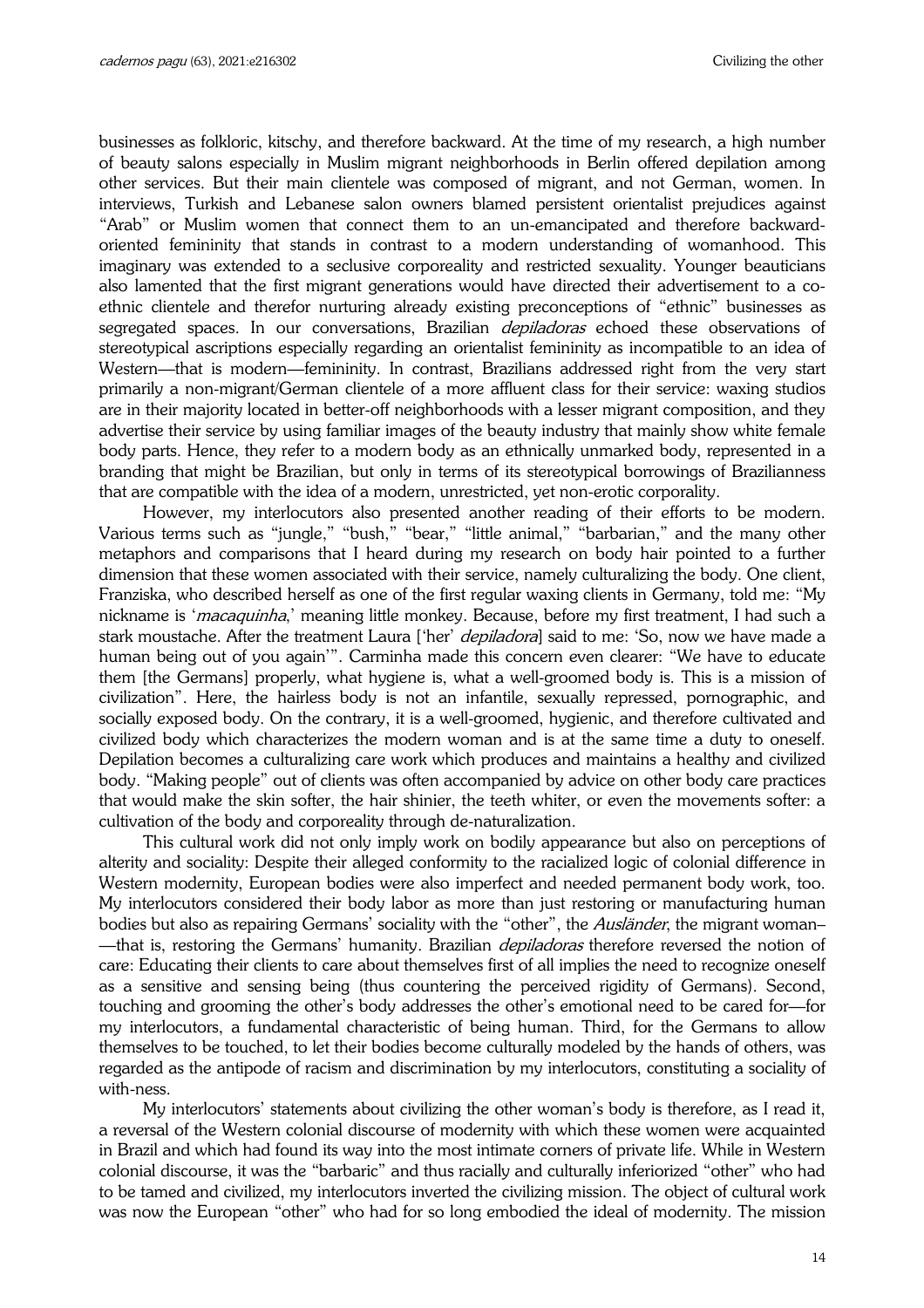was also not a masculine and violent act of invasion of a feminized wilderness in order to dominate the other's body (cf. McClintock 1995), and where hygiene served as an instrument to establish a regime of difference among people. Brazilian migrants saw their mission rather in a domestication and transformation of the masculinized other through an act of care, where hygiene rather blurred regimes of differences, and where their (body) care restored a shared humanness among themthe non-white, feminine subaltern, and their white German clients.

Summarizing and comparable to other caring and intimate labor settings (cf. Piscitelli, 2016), it can be said that in the intimacy of the affective encounter within the waxing cabins, notions of alterity and otherness were not defined in terms of rigid categories like race, class, nationality, and the like but by malleable ascriptions of culturalized versus uncultured or even unhuman that were modifiable through the work of (body) care. These observations can be compared to other caring and intimate labor settings. However, my Brazilian interlocutors knew that their care was nothing abiding or stable but instead fragile, framed by intersecting power structures and in need of permanent repetition.

### Conclusion: Humanizing sociality

The Brazilian *depiladoras* and waxing studio owners in Berlin have contributed to the establishment of a service that has long been unknown in Germany. Body hair removal by means of waxing was an opportunity to acquire a business sector that was already dominated by Brazilians in other countries, such as the United States. In the German context, Brazilian migrant women were able to occupy this business with beauty and body care narratives that consider the perceptions and definitions of beauty into which they were socialized in Brazil but which were also affected by their experiences of German alterity after migration and furthermore drew on (internationally established) stereotypical ideas about the "Brazilian woman". Upon entering the waxing business, these women were able to perform as professionals and experts on beauty matters and body care, which provided them with an agency that they had hardly experienced when working in other feminized and ethnicized labor market segments in Germany. They gained visibility as successful workers and business women, which eventually translated into social recognition in their everyday lives.

Waxing studios also function as places of encounters and exchange between women who rarely come together in such intimacy. Through being categorized as the "other", as *Ausländer*, and as migrants, my interlocutors have been repeatedly made aware of their alleged deficits in other work contexts and everyday situations, where they have barely been granted advisory or even educational positions. However, in the waxing cabins, they not only shaped their clients' bodies but educated them on personal hygiene and wellbeing. In doing so, they positioned themselves against Western feminist discourses, which conceived body hair as "the last frontier" in the battle against beauty imperatives (Hildebrandt, 2003). They countered the discourse on beauty and women's oppression by introducing a discourse on hygiene that was not one of violent domestication, but of care and humanization. *Depiladoras* stated that they manufactured—or even "civilized"—the uncultured, "unfeminine," and "unhuman" corporeality of their German clients into culturalized, hygienic, feminine, and (not least) humanized beings: narrative figures with whom they were acquainted as part of the (post)colonial discourse of alterity and beauty in Brazil. Their humanizing work did not end in their clients' bodies but also encompassed sociality: Addressing the sensuous and emotional dimension through touching and caring for the other's body, my interlocutors created a being together in with-ness that transcended for the moment social hierarchies of difference. The sensuous and sensitive dimension of beauty and related body work provided an affective, caring relation between Brazilian *depiladoras* and their predominantly German clients that is incommensurable with the logics of discourse but exceeds them (Jarrín, 2017; Villa, 2010). Thus, beauty work as a form of care and intimate labor holds the potential to trouble, queer, or even destabilize social and racialized hierarchies and discursive norms as it opens up counter-hegemonic agency (Jarrín, 2017; Edmonds, 2010; cf. Piscitelli, 2016). This caring relation even enabled the performativity of a more humanized sociality.

Ultimately, I want to point to the potential of taking the emotional and sensitive dimension of my interlocutors as the basis for mutual knowledge production: It offers the possibility to "look back"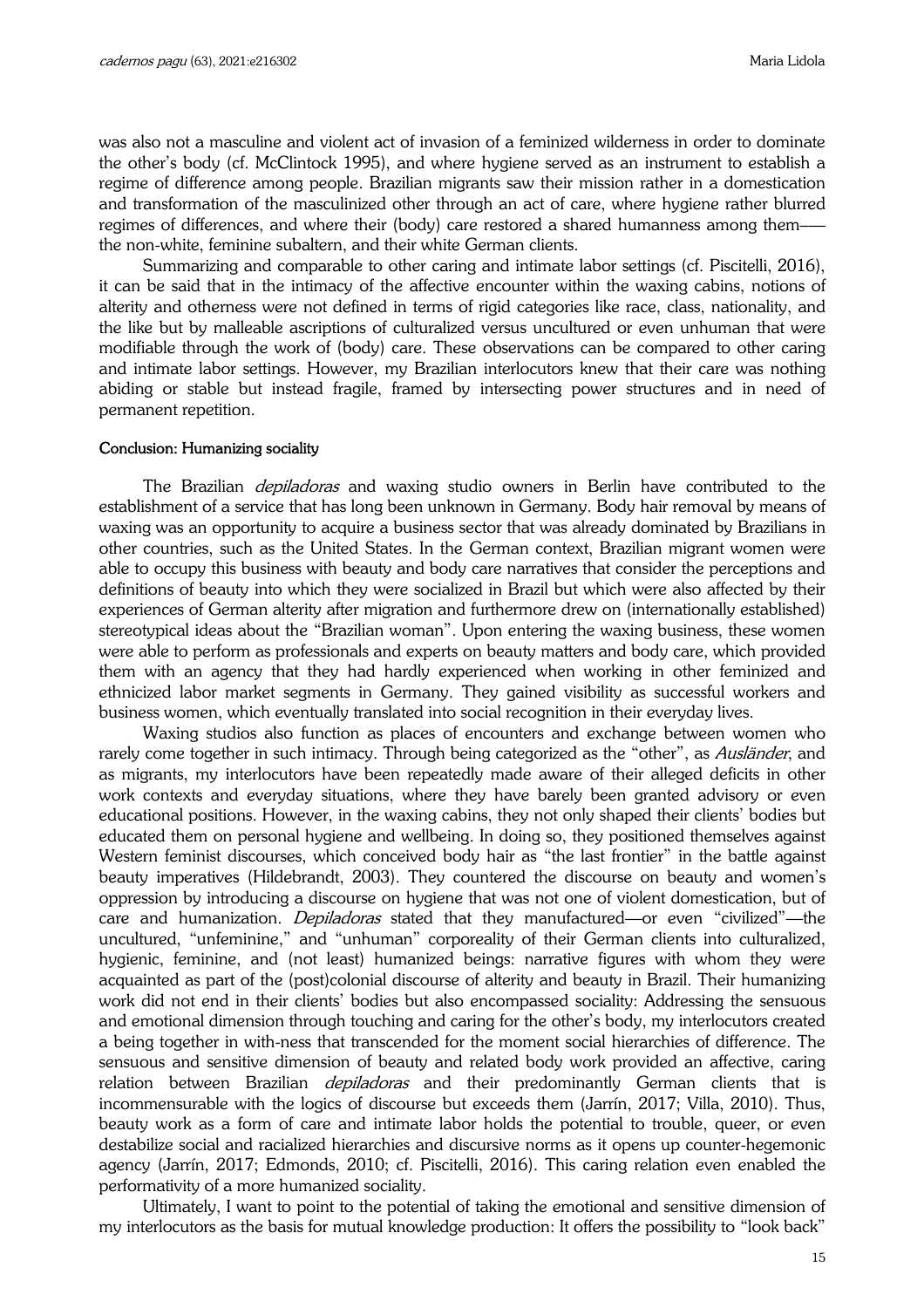to the majority society and dominant culture by applying the very same means, norms, and discourses to which the "other" has normally been subjected, but adopting them to the domain of care. I am aware that my focus is partial and blends out the coloniality of feminized labor and of the beauty norms of which the waxing business is a part, and I am aware of the situatedness and fragility of my interlocutors' interpretations. However, to strengthen and consolidate their views also demands permanent effort—a characteristic shared with their body work. This may even allow to think of body care from a rather decolonial perspective–—a perspective, which de-hierarchizes caring relations and sociality.

#### References

- ADELMAN, Miriam; RUGGI, Lennita. Corpo, identidade e a política da beleza: algumas reflexões teóricas. In: BERETA DA SILVA, Cristiani; ASSIS, Gláucia de Oliveira; CÁSSIA KAMITA, Rosana (org.) *Gênero em movimento*: novos olhares, muitos lugares. Ilha de Santa Catarina, Editora Mulheres, 2007, pp.277–292.
- AHMED, Sara. *The cultural politics of emotion*. New York, Routledge, 2004.
- AHMED, Sara. *Strange encounters*: embodied others in post-coloniality. New York, Routledge, 2000.
- ANDRADE, Sandra dos Santos. Saúde e beleza do corpo feminino: algumas representações no Brasil do Século XX. *Movimento* (9), Porto Alegre, Escola de Educação Física, Fisioterapia e Dança/UFRGS, 2003, pp.119–143.
- AZR, 1990-2000. Ausländische Bevölkerung, [https://wwwgenesis.destatis.de/genesis/online/link/tabellen/12521\*, acesso em: 14 maio 2016].
- BASOW, Susan A. The hairless ideal: Women and their body hair. *Psychology of Women Quarterly,* 15(1), 1991, pp.83–96.
- BASOW, Susan A.; BRAMAN, Amie C. Women and body hair. *Psychology of Women Quarterly,* 22(4), 1998, pp.637–645.
- BORIS, Eileen; PARREÑAS, Rhacel Salazar. Introduction. In: BORIS, Eileen; PARREÑAS, Rhacel Salazar (org.). *Intimate labors*: cultures, technologies, and the politics of care. Stanford, Stanford Social Sciences, 2010, pp.3–17.
- BORKENHAGEN, Ada; BRÄHLER, Elmar. Die nackte Scham Theoretische und empirische Aspekte des aktuellen Trends zur weiblichen Teil- bzw. Vollintimrasur. In: BORKENHAGEN, Ada; BRÄHLER, Elmar (org.) *Intimmodifikationen*: Spielarten und ihre psychosozialen Bedeutungen. Gießen, Psychosozial-Verlag, 2010, pp.7–12.
- BRAND, Peggy Z. *Beauty Matters.* Bloomington, Indiana University Press, 2000.
- BUTLER, Judith. *Bodies that matter*: on the discursive limits of "sex". New York, Routledge, 1993.
- COKAL, Susan. Clean porn: the visual aesthetics of hygiene, hot sex, and hair removal. In: HALL, Ann C.; BISHOP, Mardia J. (org.). *Pop-porn*: Pornography in American culture. Westport, Praeger, 2007, pp.137– 154.
- COLEBROOK, Claire. Introduction: special issue on beauty and feminist theory. *Feminist Theory*, 7(2), 2006, pp.131–142.
- COOPER, Wendy. *Hair*: sex, society, symbolism. London, Aldus, 1971.
- CRAIG, Maxine. *Ain't I a beauty queen?* Black women, beauty, and the politics of race. Oxford, Oxford University Press, 2002.
- DAVIS, Dána-Ain; CRAVEN, Christa. *Feminist ethnography*: thinking through methodologies, challenges, and possibilities. Lanham, MD, Rowman & Littlefield, 2016.
- DEL PRIORE, Mary. *Corpo a corpo com a mulher*: Pequena história das transformações do corpo feminino no Brasil. São Paulo, Editora SENAC São Paulo, 2000.
- EDMONDS, Alexander. *Pretty modern*: Beauty, sex, and plastic surgery in Brazil. Durham, Duke University Press, 2010.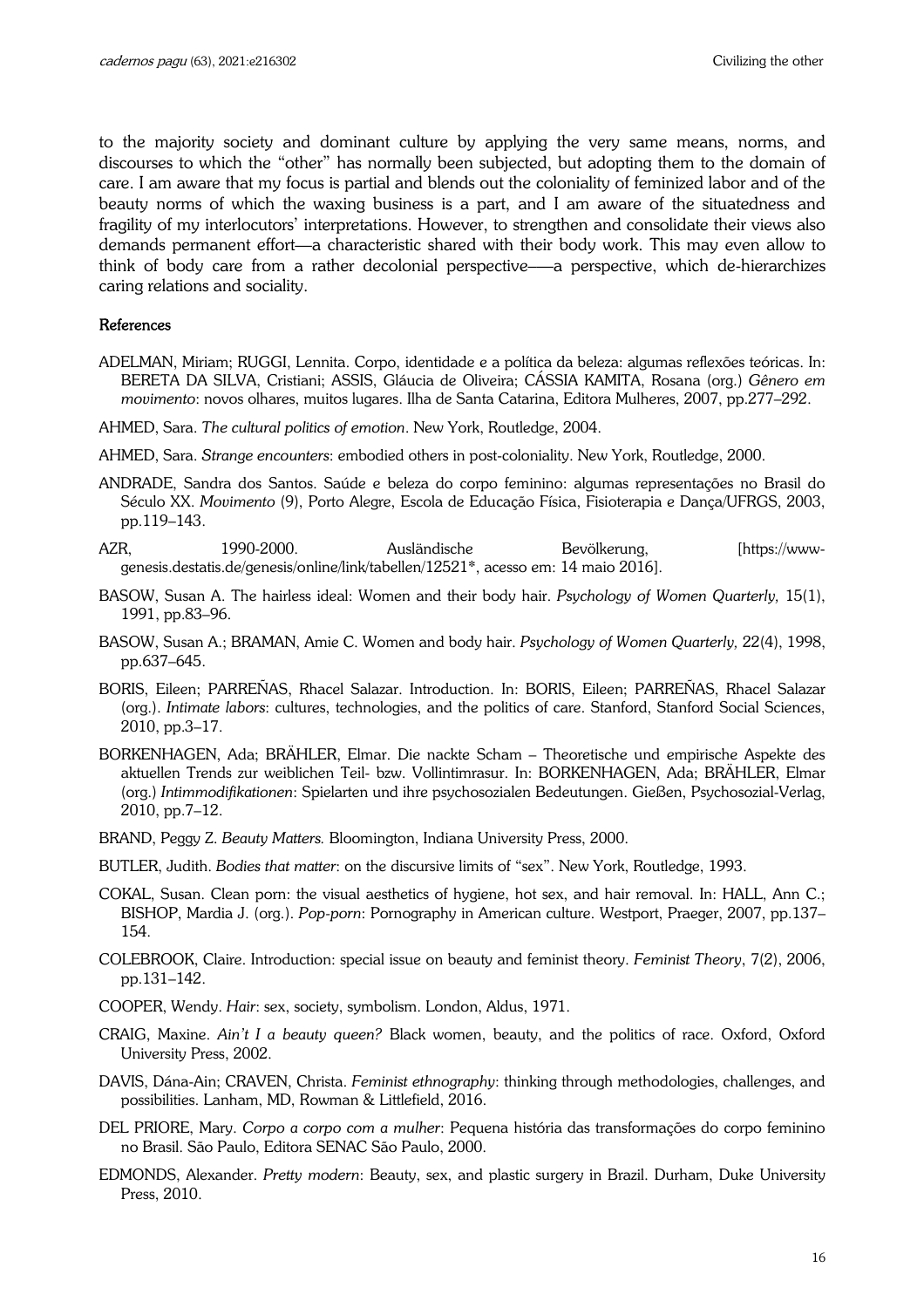- EDMONDS, Alexander. 'Triumphant miscegenation': Reflections on beauty and race in Brazil. *Journal of Intercultural Studies,* 28(1), 2007, pp.83–97.
- FREYRE, Gilberto*. Modos de homem & modas de mulher*. Rio de Janeiro, Editora Record, 1987.
- GOLDENBERG, Mirian. The body as capital: Understanding Brazilian culture. *Vibrant Virtual Brazilian Anthropology,* (1), Brasília, Brazilian Anthropology Association, 2010, pp.220–238.
- GUTIÉRREZ-RODRÍGUEZ, Encarnación. *Migration, domestic work and affect*: a decolonial approach on value and the feminization of labour. New York;London, Routledge, 2010.
- HAAS, Birgit (org.). *Haare zwischen Fiktion und Realität*: Interdisziplinäre Untersuchungen zur Wahrnehmung der Haare. Berlin/Münster, Lit-Verlag, 2008.
- HILDEBRANDT, Sarah. The last frontier: body norms and hair removal practices in contemporary American culture. In: TSCHACHLER, Heinz; DRAXLBAUER, Michael (org.). *The EmBodyment of American Culture*. Münster, Lit-Verlag, 2003, pp.59-71.
- JARRÍN, Alvaro. *The biopolitics of beauty*: cosmetic citizenship and affective capital in Brazil. Oakland, CA, University of California Press, 2017.
- KANG, Miliann. *The managed hand*: Race, gender, and the body in beauty service work. Berkeley, University of California Press, 2010.
- LIDOLA, Maria. Of grooming bodies and caring souls: New old forms of care work in Berlin`s Brazilian Waxing Studios. In: ALBER, Erdmute; DROTBOHM, Heike (org.). *Anthropological Perspectives on Care. Work, Kinship and the Life-Course*, Basingstoke, Palgrave Macmillan, 2015, pp. 69-90.
- LIDOLA, Maria. Changing boundaries and redefining relations: Migration and work experiences of Brazilian women in Germany. *FIAR Forum for Inter-American Research*. *The Journal of the International Association of Inter-American Research (IAS),* 6(2), 2013, interamericaonline.org/volume-6-2/lidola/.
- LIEBELT, Claudia. Manufacturing beauty, grooming selves: the creation of femininities in the global economy–an introduction. *Sociologus,* 66(1), 2016, pp.9-24.
- McCLINTOCK, Anne. *Imperial leather*: race, gender and sexuality in the colonial contest. New York, Routledge, 1995.
- MACHADO-BORGES, Thaïs. Producing beauty in Brazil: Vanity, visibility and social inequality. *Vibrant Virtual Brazilian Anthropology,* 6(1), Brazilian Anthropology Association, 2009, pp.208–237.
- NASCIMENTO, Elisa Larkin. *The sorcery of color*: Identity, race, and gender in Brazil. Philadelphia, Temple University Press, 2007.
- ORTNER, Sherry B. Is female to male as nature is to culture? In: ROSALDO, Michelle Zimbalist (org.). *Woman, culture, and society*. Stanford, Stanford University Press, 1974, pp.68–87.
- PISCITELLI, Adriana. Economias sexuais, amor e tráfico de pessoas: novas questões conceituais. *cadernos pagu* (47), Campinas, SP, Núcleo de Estudos de Gênero-Pagu/Unicamp, 2016. pp.132–162.
- PISCITELLI, Adriana. Looking for new worlds: Brazilian women as international migrants. *Signs,* 33(4), 2008, pp.784–793.
- PADILLA, Beatriz. Integração dos "imigrantes brasileiros recém-chegados"' na sociedade portuguesa: problemas e possibilidades. In: MACHADO, Igor José de Reno (org.). *Um mar de identidades*: a imigração brasileira em Portugal. São Carlos Edufscar, 2006, pp.19–42.
- PEIXOTO LABRE, Megdala. The Brazilian Wax: New hairlessness norm for women? *Journal of Communication Inquiry,* 26(2), 2002, pp.113–132.
- SANT'ANNA, Denise Bernuzzi de. Higiene e higienismo entre o Império e a República. In: DEL PRIORE, Mary; AMANTINO, Marci. (org.). *História do corpo no Brasil.* São Paulo, Editora Unesp, 2011, pp.283– 312.
- SANT'ANNA, Denise Bernuzzi de. Horizontes do corpo. In: BUENO, Maria Lúcia; CASTRO, Ana Lúcia. (org.). *Corpo, território da cultura*. São Paulo, Annablume, 2005, pp.119–134.